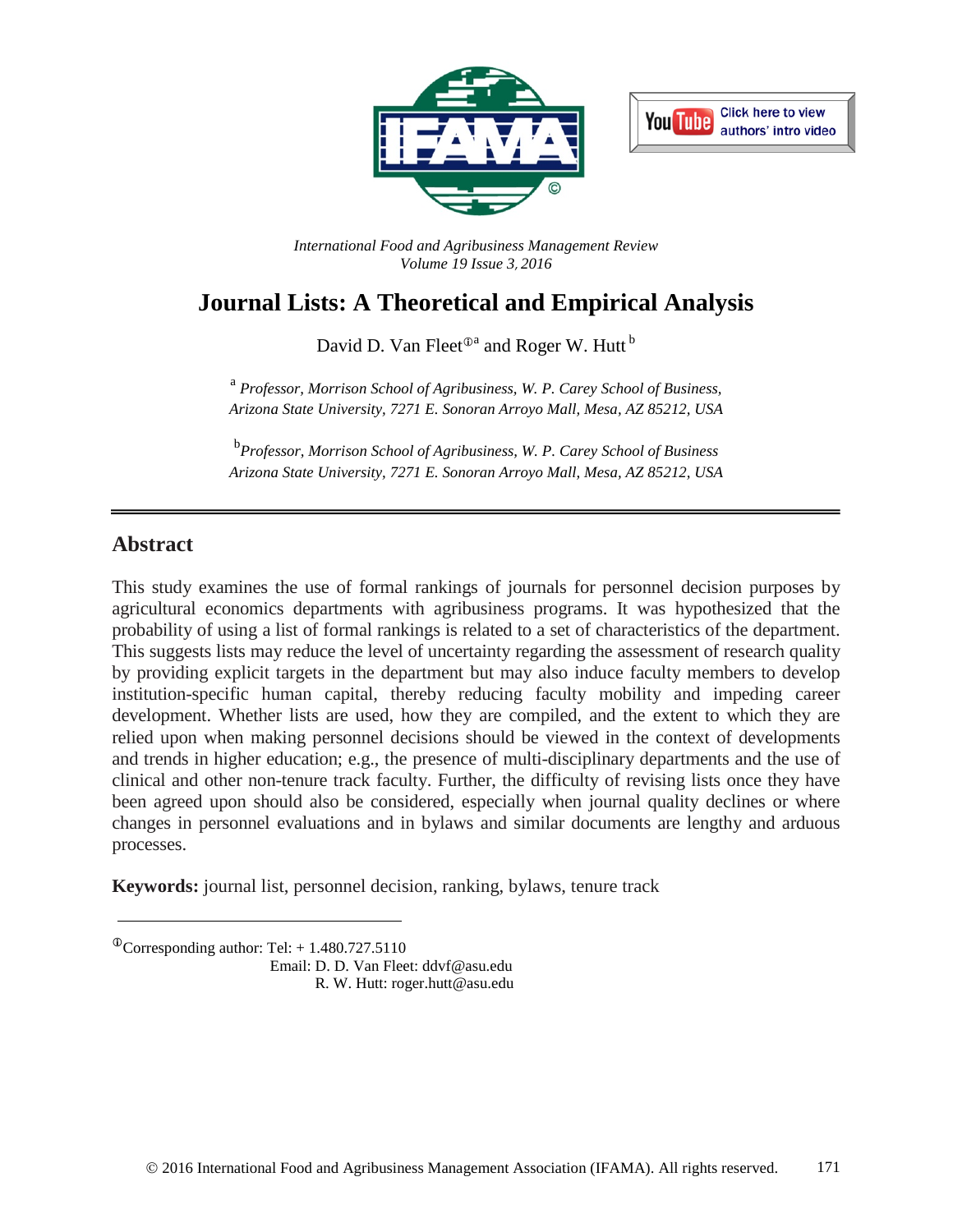## **Introduction**

Lists of journals have become more common in recent years as academic departments strive to increase their perceived prestige. Developing such a list may be an arduous and potentially contentious task, particularly if the list is formulated solely by internal, subjective processes. These difficulties are particularly exacerbated in agribusiness, a subfield of agricultural economics, since a subfield relies on paradigms and knowledge from other disciplines. Agribusiness faculty sometimes have diverse backgrounds and eclectic research interests (Axarloglou and Theoharakis 2002). Although dominated by agricultural economists, agribusiness programs may have faculty from other agriculture areas, science, or business disciplines. This diversity complicates the identification and evaluation of journals in which faculty publish (Barrett, Olia, and Bailey 2000).

There are studies of the impact (Laband and Piette 1994) and published rankings of economics and agricultural economics journals and departments (Herrmann, Berg, Dabbert, Pöchtrager, and Salhofer 2011; Ritzberger 2008; Kalaitzidakis, Mamuneas, and Stengos 2003; Huettner and Clank 1997; Kinnucan and Traxlet 1994; Burton and Phimister 1996; Laband and Peitte 1994; Enomoto and Ghosh 1993); but rather than use them, some departments have developed their own journal lists. Lists seem to be relatively common in some fields, e.g. management (Mingeres and Harzing 2007), operations management (Saladin 1985), and marketing (Baumgartner and Pieters 2003). While lists also seem to be emerging in agricultural economics (Hilmer and Hilmer 2005; Beilock and Polopolus 1988; Beilock, Polopolus, and Correal 1986), a recent study suggests that few departments have such lists (Detre, Gunderson, Peake and Dooley 2011).

Lists such as these are designed to reduce difficulties in evaluating quality and to help faculty members identify target journals. However, they can lead to a moral hazard associated with the agency problem (Gomez-Mejia and Balkin 1992). Because of that agency problem, work in economics journals (Detre, Gunderson, Peake, and Dooley 2011; Ng, and Siebert 2009; Ritzberger 2008; Hilmer and Hilmer 2005; Axarloglou and Theoharakis 2003; Barrett, Olia, and Bailey 2000; Kalaitzidakis, Mamuneas, and Stengos 2003) was used as a starting point for this study which replicates one conducted in the field of management (Van Fleet, McWilliams, and Siegel 2000). That study provided the following cost/benefit analysis of such lists and was used to develop a set of hypotheses, which were then tested based on a survey of departments with agribusiness programs (see also Cahn and Glass 2016, Elbeck and Baruca 2015, Adler and Harzing 2009).

### **The Costs/Benefits of Lists**

Table 1 is based solely on those authors' judgment and informal feedback provided by senior colleagues at institutions that actually generated lists. A list provides an explicit indicator of what research outlets a department values and establishes explicit target publications. A list provides useful information on journal quality to faculty members outside of their area(s) of interest. If the list contains several "levels," it could be especially useful for faculty members who are targeting journals that may not necessarily be considered "top-tier" by all their peers. A list could also provide guidance to those whose work has been rejected at a premier journal and who want to maximize the impact (at least internally) of his or her work.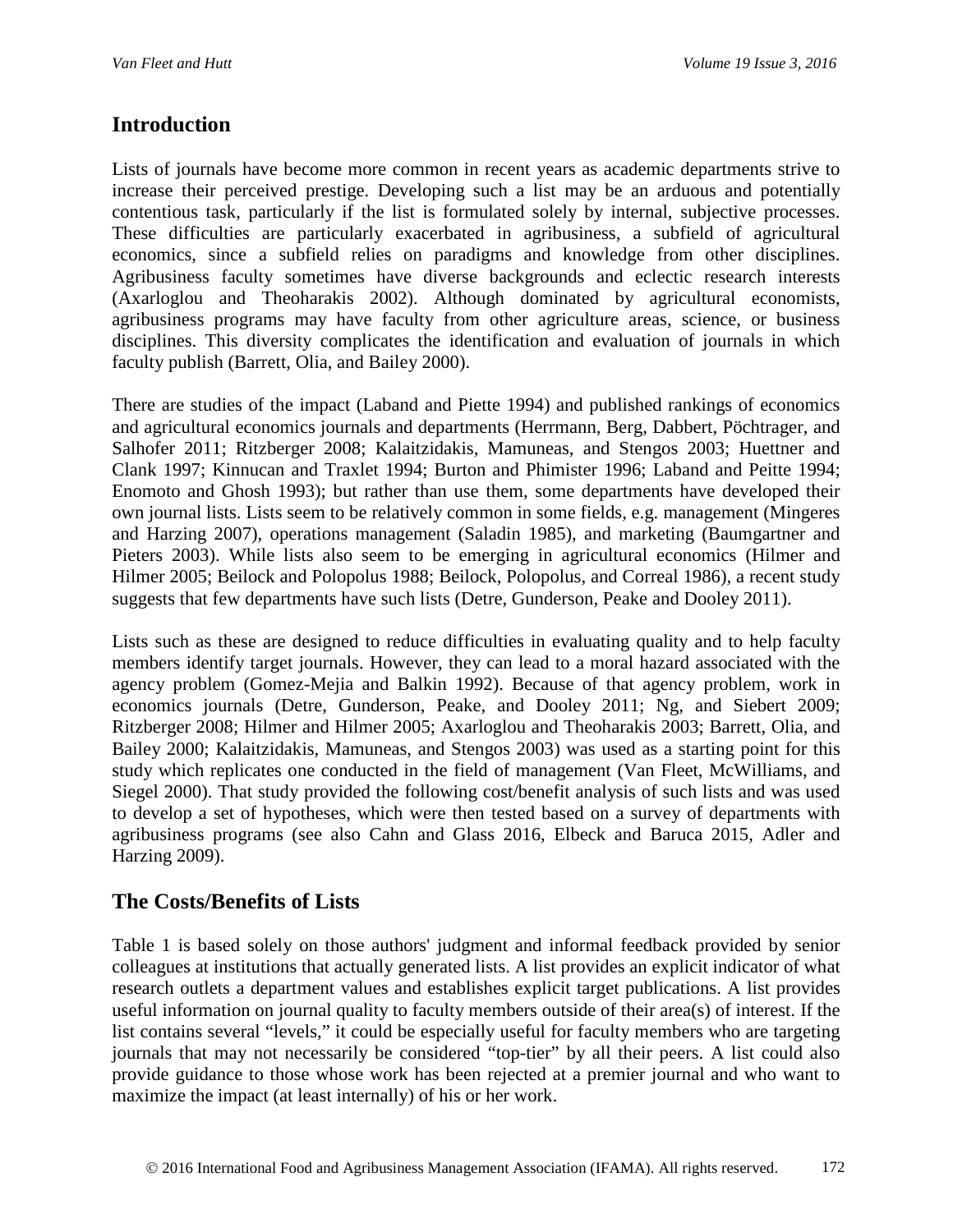|                       | <b>Tuble 1:</b> Costs/Denemis of List I chindianon                                                                                                                                                                                                                                                                                                                                  |             |                                                                                                                                                                                                                                                      |  |  |  |  |  |  |  |  |
|-----------------------|-------------------------------------------------------------------------------------------------------------------------------------------------------------------------------------------------------------------------------------------------------------------------------------------------------------------------------------------------------------------------------------|-------------|------------------------------------------------------------------------------------------------------------------------------------------------------------------------------------------------------------------------------------------------------|--|--|--|--|--|--|--|--|
|                       | <b>Costs</b>                                                                                                                                                                                                                                                                                                                                                                        |             | <b>Benefits</b>                                                                                                                                                                                                                                      |  |  |  |  |  |  |  |  |
| $\blacksquare$        | Development can be arduous and time-<br>consuming.                                                                                                                                                                                                                                                                                                                                  |             | Provides an explicit measure of the value<br>of research output.                                                                                                                                                                                     |  |  |  |  |  |  |  |  |
| ٠                     | May be damaging to interpersonal relations.                                                                                                                                                                                                                                                                                                                                         |             | Establishes explicit publication targets.                                                                                                                                                                                                            |  |  |  |  |  |  |  |  |
| ■                     | Compromises may lead to rewards for mediocre<br>work.                                                                                                                                                                                                                                                                                                                               | ٠           | Reduces uncertainty in planning and<br>evaluation.                                                                                                                                                                                                   |  |  |  |  |  |  |  |  |
| п<br>п<br>п<br>п<br>п | May induce rigidity in research standards.<br>Could discourage faculty from reading<br>colleagues' work.<br>Focus on inputs (articles) rather than on outputs<br>(impact of contribution to the field).<br>Subject to biases and political processes.<br>May hinder career development if standards are<br>too institutionally specific.<br>Could overestimate actual productivity. | ٠<br>٠<br>٠ | Provides guidance in publication<br>strategies.<br>Provides useful information on journal<br>quality.<br>Reduces time and effort in evaluations<br>Provides defensible information in<br>grievance situations.<br>Useful in benchmarking/baselining. |  |  |  |  |  |  |  |  |
|                       | Could disadvantage those who do specialized<br>work, especially if they publish in newer<br>journals.                                                                                                                                                                                                                                                                               |             |                                                                                                                                                                                                                                                      |  |  |  |  |  |  |  |  |
| п                     | Could add to power of editors and review<br>boards.                                                                                                                                                                                                                                                                                                                                 |             |                                                                                                                                                                                                                                                      |  |  |  |  |  |  |  |  |

#### **Table 1.** Costs/Benefits of List Formulation

**Source.** Van Fleet, McWilliams, and Siegel. 2000.

A ranked list could also reduce the time and effort required to evaluate research quality by both the faculty member and the promotion and tenure committee. It could provide a defense in grievance situations when an individual is denied tenure or promotion. An agreed upon measure of research productivity clearly would be beneficial even if the objectivity of the ranking could be questioned.

But there are clearly costs incurred in formulating a ranking. Unfortunately, some faculty members, wishing to minimize time spent in evaluations, will rely solely on the ranking and thus will not actually read their colleagues' work to assess its quality independent of the outlet. Other costs are associated with the fact that such lists are generally subjective rather than objective in nature. As different parties seek to put forth their own particular interests, the effort to reach a consensus (which must occur for a subjective ranking to be adopted) may prove overly time consuming and damaging to interpersonal relations. Formulating a list may also involve agency costs (problems) so that potential rigidity in research standards may result. This induced rigidity may hurt, especially if the ranking is not updated regularly to reflect changes in the performance of various outlets. And as noted above, a ranking could discourage faculty from actually reading the manuscripts of their colleagues. They would all be familiar with the work of their colleagues, its true quality, and/or its potential impact. The use of the journal, rather than the article, as the unit of performance measurement, is problematic despite any savings in time.

Because lists are subjective and subject to the biases and political processes of those who develop them, journals rated highly at one institution may be rated lower at another. This could lead to institution-specific human capital, reducing mobility and impeding career development.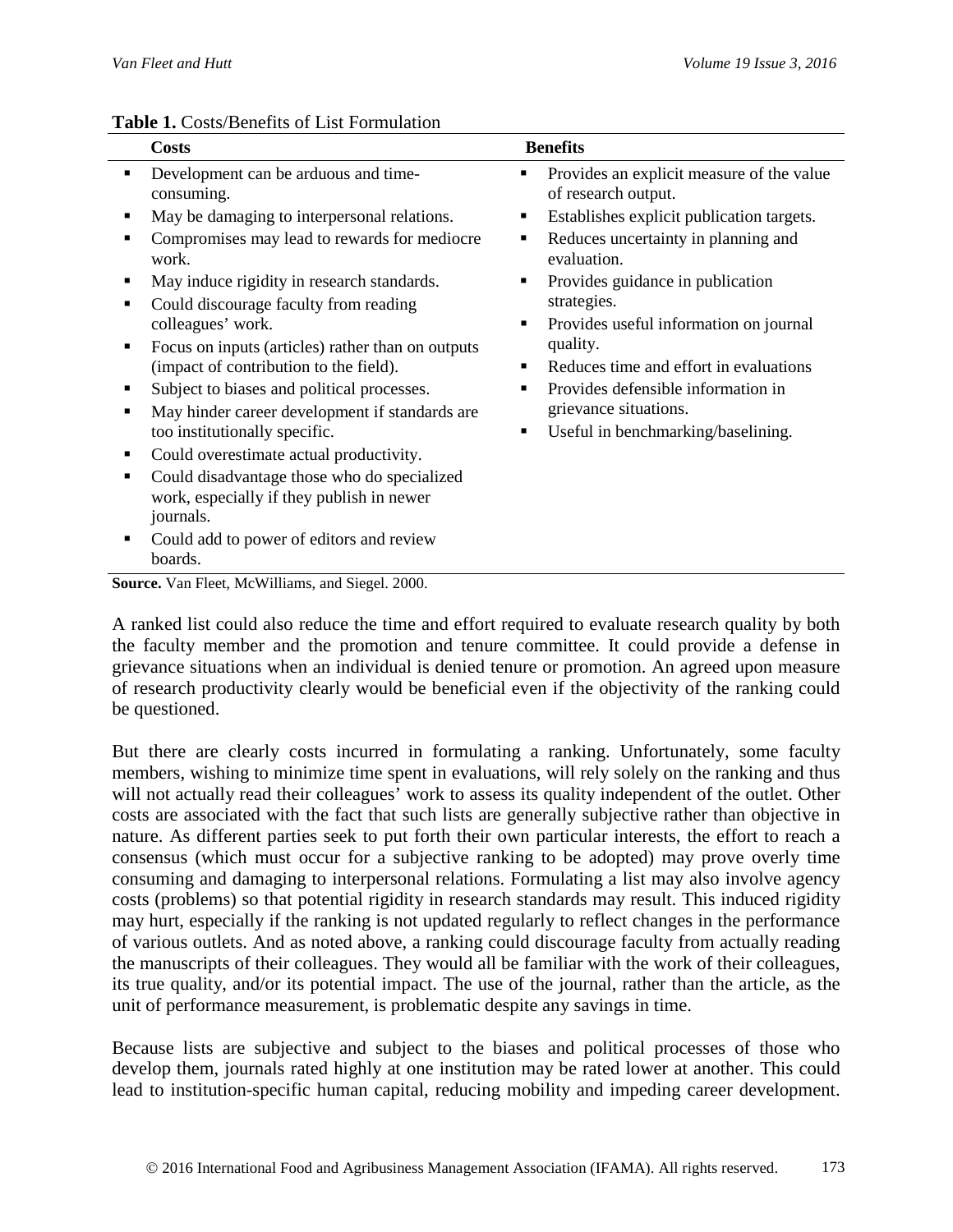In addition, individuals who do highly specialized work could be disadvantaged by lists. In some instances, specialized work may be published only in a narrow set of specialized journals near the top in their field but not likely to be considered at the top of the broad field identified by such lists. This shortcoming exists precisely because the impact from limited audiences is likely to be small. If the number of top tier journals on a list is relatively small, a highly diverse department would have difficulty recognizing the best journals in multiple sub-fields. The existence of lists based on perceptual judgments restricts emerging journals from rapid recognition as top quality outlets. While procedurally levels of rigor can be accomplished quickly, assessing impact takes time, perhaps considerable time.

## **Hypotheses**

As noted by Van Fleet, McWilliams, and Siegel (2000), there is no specific theory underlying the development of journal lists. However, social science and business concepts can help to understand the use of journal rankings. Institutional pressures [to improve quality, to guide career development] and expected efficiency gains [less time spent in evaluation, less contentious evaluation processes] are likely underlying reasons why departments develop lists (Barringer and Milkovich 1998). The performance appraisal literature recommends objective techniques that involve those being evaluated (Campbell, Campbell, and Chia 1998). Departmental agreement on a list represents both a form of involvement and some objectivity. Having a formal list would also inform individuals prior to the appraisal period about the criteria, which is also important for effective evaluations (Latham and Wexley 1981).

These concepts, however, do not distinguish between departments that develop formal lists from one that would not. The above discussion of costs and benefits along with the work of Garfield (1972) suggests several hypotheses concerning formal rankings of journals for personnel purposes. The arguments of Van Fleet, McWilliams, and Siegel (2000) and their hypotheses are summarized to supply an additional hypothesis.

There is evidence that smaller organizations find structured, formal performance appraisal systems impractical (London and Smither 1999), relying instead on informal methods (Jackson, Schuler, and Rivero 1989). Although reaching a consensus may be difficult, the time needed to actually read colleagues' work might (to some) warrant the use of proxies (journal rankings) to assess the quality of an individual's work. Hence, economies of scale might increase the likelihood of developing a list. Thus, the first hypothesis is:

**H1:** A positive correlation exists between the department size and the probability of adopting a list.

Anticipating that many departments outside of the United States are relatively small leads to another hypothesis:

**H2:** A positive correlation exists between a department's global location (in the United States or not) and the probability of adopting a list.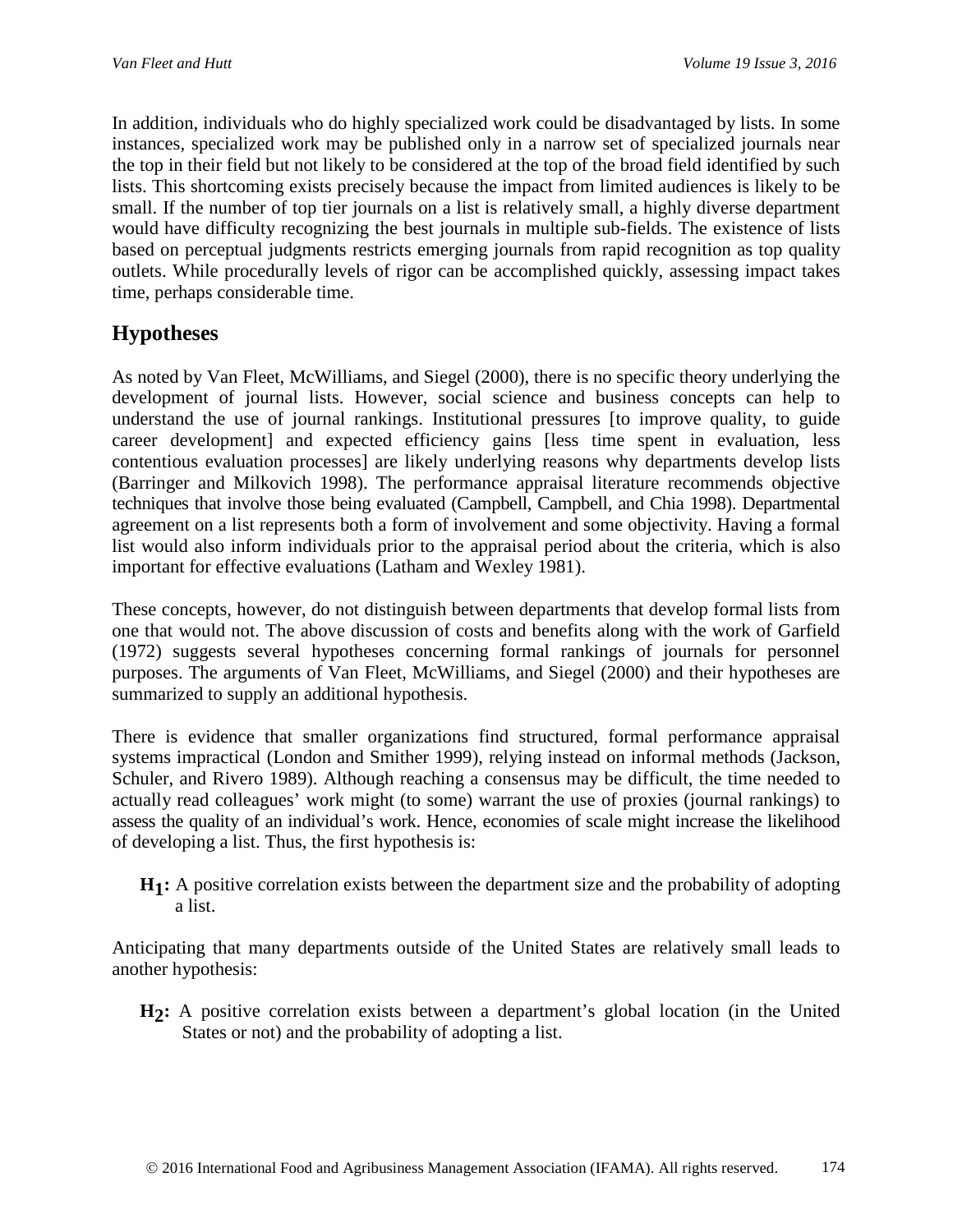In departments with faculty using non-tenure track faculty a list might prove useful to guide their work. However, reaching a consensus in such departments may be more difficult and may also be related to size (Jackson, Schuler, and Rivero 1989). The third hypothesis is, then:

H<sub>3</sub>: A positive correlation exists between the use of non-tenure track faculty (clinical, instructors, post-docs, etc.) within a department and the probability of adopting a list.

As noted earlier, developing and using a list is a form of peer evaluation. However, because individual faculty members may be reluctant to evaluate one another, peer evaluations may not be used. Low performers also are likely to reject the use of peer appraisals (Long, Long, and Dobbins 1998). On the other hand, experience can substitute for peer information, rendering a list unnecessary (Maurer and Tarulli 1996). Therefore, experience is an important variable to consider (Ferris, Judge, Rowland, and Fitzgibbons 1994, 105). Experience and the quality of a department may pull in different directions regarding the use of a list. Higher quality departments (Zapata 2009; Palacios-Huerta and Volii 2004) have less of a need for a list because faculty are already socialized, mentored, and rewarded to publish in only those journals that are regarded as top-tier. Furthermore, those departments will strive to hire graduates of top rated institutions (Hilmer and Hilmer 2007; Hilmer and Hilmer 2005; Miranowski 2002; Connor, 1996), where graduate students are counseled to target top tier journals. Two hypotheses emerge from quality and experience considerations.

- **H4:** An inverse relation exists between the quality of a department and the probability of adopting a list.
- **H5:** Departments with faculty who have low levels of experience will be more likely to adopt a ranking.

Jackson, Schuler, and Rivero (1989) noted that industries differ in their human resource practices. Longenecker and Nykodym (1996) noted differences in public versus private sector organizations. Departments in public colleges or universities may have more bureaucratic environments and be subject to more grievance cases than private institutions. If so, the benefits of developing a list would outweigh the costs, leading to our next hypothesis.

**H6:** The probability of adopting a list will be greater in public institutions than in private institutions.

Similarly, if the college or university has an overall research focus, a list may be seen as unnecessary, leading to this hypothesis.

**H7:** The probability of adopting a list will be lower in research focused institutions than in those without such a focus.

## **Method**

In an effort to identify formal lists of agribusiness journals, a survey was conducted of departments identified on the Internet as offering agribusiness programs (see Table 2). There were sixty-four US and thirty-six Non-US institutions identified and contacted. While such departments vary in the breadth of subjects covered, this procedure provides a replicable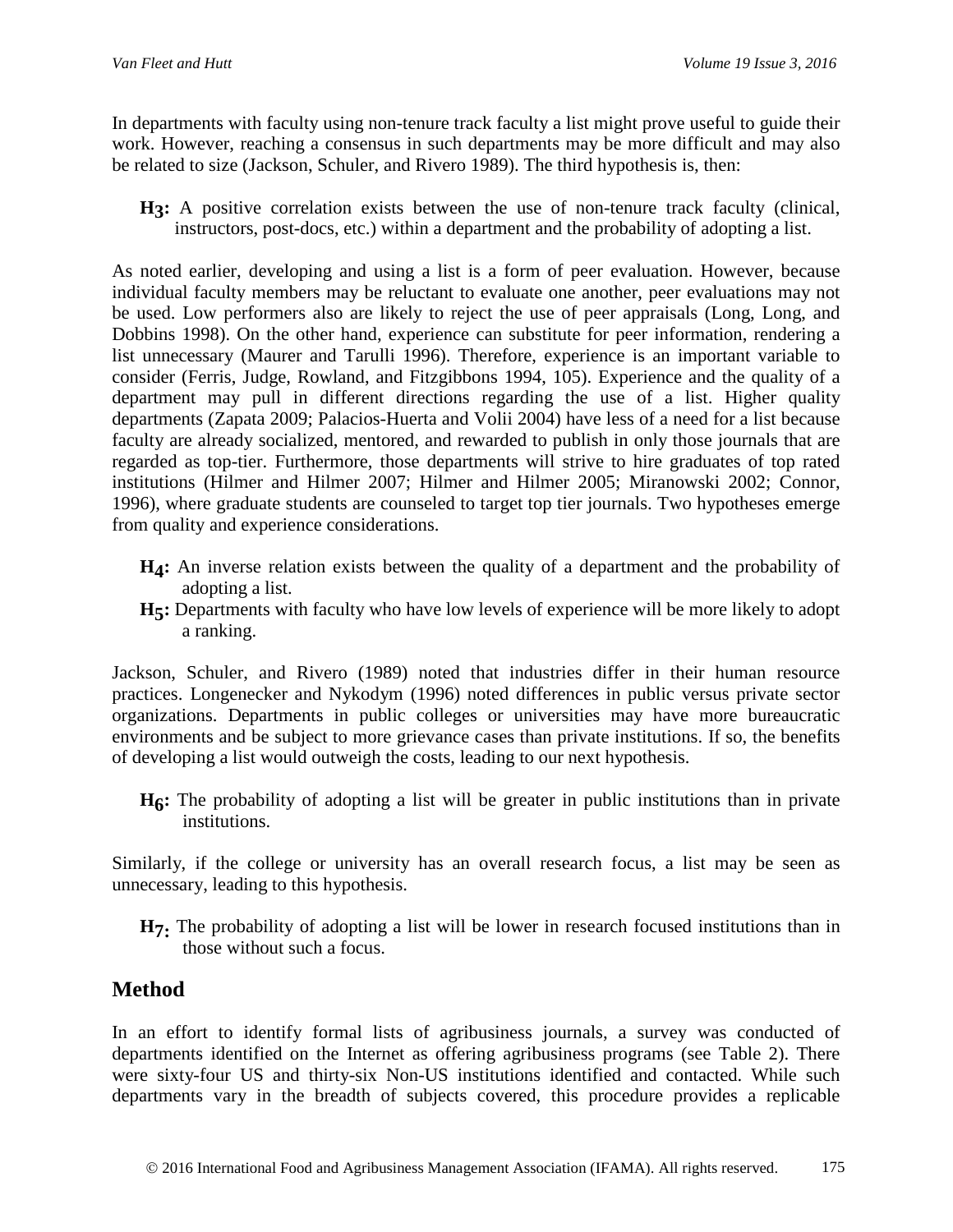convenience sample for exploratory purposes. An email was sent to the department chair and one other randomly chosen member of each department, asking if the department had a "formal ranking" of journals used for personnel purposes – faculty development, performance appraisal, and/or tenure and promotion recommendations. If the department chair failed to respond another random selection was made to assure two responses for each department. Copies of any formal list and informal lists that might be available were requested. An important point to note is that the survey was not about perceptions of journals or journal quality. It was simply an effort to collect formal lists used by departments for personnel purposes. In an effort to obtain as large a sample as possible, follow-up letters were sent to those individuals and finally a third set of emails was sent to other members of the faculties involved when there had been no response from the earlier emails.

| <b>US Respondents</b>                     |                                      |                                    |
|-------------------------------------------|--------------------------------------|------------------------------------|
| Alabama A&M University                    | Oklahoma State University            | University of Florida              |
| Arizona State University                  | Olds College                         | University of Hawaii at Hilo       |
| Auburn University                         | <b>Oregon State University</b>       | University of Idaho                |
| Cal. Poly- San Luis Obispo                | Penn State University                | University of Illinois             |
| California State University-Fresno        | Purdue University                    | University of Kentucky             |
| <b>Clemson University</b>                 | Sam Houston State University         | University of Maine                |
| Colorado State University                 | Santa Clara University               | University of Massachusetts        |
| Cornell University                        | <b>SUNY Cobleskill</b>               | University of Missouri             |
| Iowa State University                     | Texas A&M University                 | University of Tennessee            |
| Louisiana State University                | <b>Texas Tech University</b>         | University of Wyoming              |
| Montana State University                  | University of California-Berkeley    | <b>Utah State University</b>       |
| North Carolina State University           | University of California- Davis      | Virginia Tech                      |
| North Dakota State University             | University of Arizona                | <b>Washington State University</b> |
| Ohio State University                     | University of Arkansas               |                                    |
| <b>Non-US Respondents</b>                 |                                      |                                    |
| Botswana College of Agriculture (BW)      | Sokoine Univ. of Agriculture(TZ)     | University of Guelph (CA)          |
| Dalhousie University (CA)                 | Stellenbosch University (SA)         | University of Kent (UK)            |
| Egerton University (KE)                   | Technical Univ. of Munich (DE)       | Univ. of Manitoba (CA)             |
| <b>ESSEC Business School (FR)</b>         | University of La Salle (CO)          | University of Pretoria (SA)        |
| Humboldt University Berlin (DE)           | Univ. of British Columbia (CA)       | Univ. of Queensland (AU)           |
| Indian Institute of Management (IN)       | Univ. of Nat. Res. and Life Sc. (AT) | University of Rwanda (RW)          |
| Martin Luther Univ. Halle-Wittenberg (DE) | University of Adelaide (AU)          | Univ. of Saskatchewan (CA)         |
| Moi Universty-Kenya (KE)                  | University of Alberta (CA)           | University of Rostock (DE)         |
| Newcastle University (UK)                 | University of Bonn (DE)              |                                    |
| Royal Agricultural University (UK)        | University of Goettingen (DE)        |                                    |
|                                           |                                      |                                    |

#### **Table 2.** List of Respondents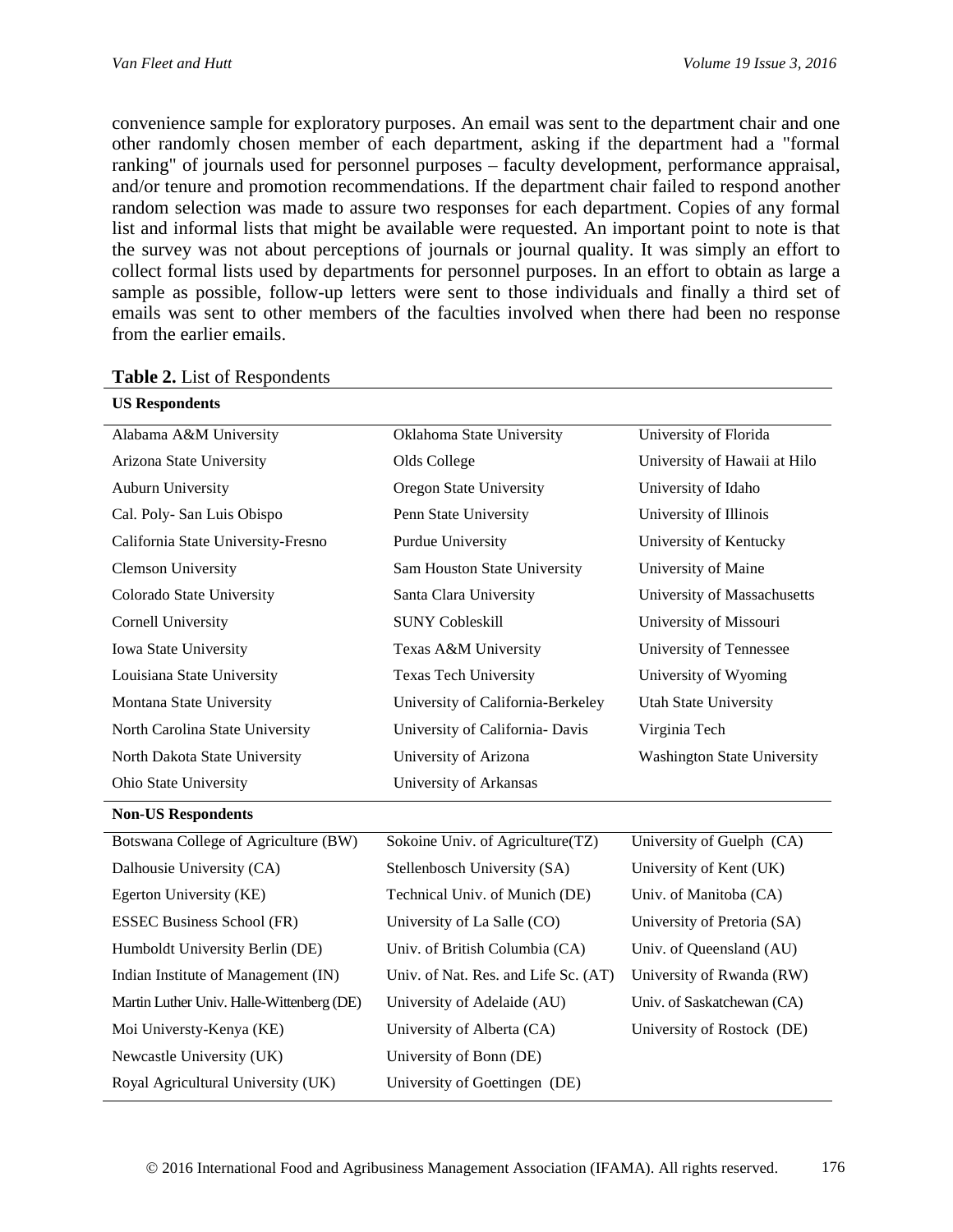Regardless of the categories used by a list, ("A, B, C" system, a numerical system "4, 3, 2, 1,", "tiers," or just labels such as "target journals and additional outlets" or "premier" or "highest quality"), for comparability the highest ranking reported for each institution was assigned a value of "4," the next a "3," and so on. Similarly, if ratings were used, in order to arrive at categories that could be combined with others, the ratings were standardized and first differences among the standardized values were visually examined by what is essentially a series of scree tests (Zoski and Jurs 1996; Zoski and Jurs 1990; Race and Planek 1992; Cattell 1966).

From the survey variables are Research Focus  $(1 = yes \text{ or } 2 = no \text{ from the survey})$ , Size is the number of tenured/tenure-track faculty, Other is the number of "other faculty" (non-tenured or tenure-track) faculty (clinical, instructors, post-docs, etc.), Experience is "years on average" of tenured/tenure-track faculty, AGBUS was either 1 (yes) or 2 (no); Quality-1 is RePEc Scores (low best<sup>[1](#page-6-0)</sup>), and Quality-[2](#page-6-1) is Best Global Scores (high best;<sup>2</sup>). The study was IRB approved. The survey was provided online using Qualtrics. The full survey instrument is available from the authors upon request.

## **Results**

This project dealt with formal lists of journals used for personnel purposes although informal uses and perceptions of journal quality were reported by some respondents. Despite how commonly faculty categorize journals, surprisingly few institutions reported using formal lists. Similar to the results of Detrea, Gunderson, Peak and Dooley (2011), only five US departments (12.2% of those responding) indicated that they used formal lists although several indicated that they used lists in an informal way of guiding research (Table 3). Interestingly, more Non-US departments used formal lists (15 or 53.57%).

|                 | <b>Total</b> | US           | <b>Non-US</b> |
|-----------------|--------------|--------------|---------------|
| Total           | 69           | 4 I          | 28            |
| Use Formal List | 20 (28.99%)  | $5(12.20\%)$ | 15 (53.57%)   |
| Do Not Use      | 49 (71.01%)  | 36 (87.80%)  | 13 (46.43%)   |

As shown in Appendix Table A1, among the variables for US departments, size is significantly correlated with Research Focus (yes or no from the survey) and Quality-1 (RePEc Scores; see Appendix Table A1 note), and Quality-1 is correlated with Others [Quality-2 is Best Global Scores' see Appendix Table A1) note). For the Non-US departments, size is significantly correlated with Others T-tests for US vs Non-US variables show all but Quality-1 and Control as significant. These results, then, suggest clear differences between US and Non-US respondents so they are next examined separately.

Appendix Table A2 reports the results for US respondents. The number of US responses with lists is too small for meaningful analysis. For those with lists, Size is clearly important, negatively related to Research Focus and positively related to Others (the use of non-tenure track faculty). Results from a t-test indicate that Size and Others differentiate whether or not US respondents

<sup>|&</sup>lt;br>|<br>|

<span id="page-6-1"></span><span id="page-6-0"></span> $\frac{1}{2}$  <https://ideas.repec.org/top/top.agecon.html><br> $\frac{2}{1}$  <http://www.usnews.com/education/best-global-universities/agricultural-sciences>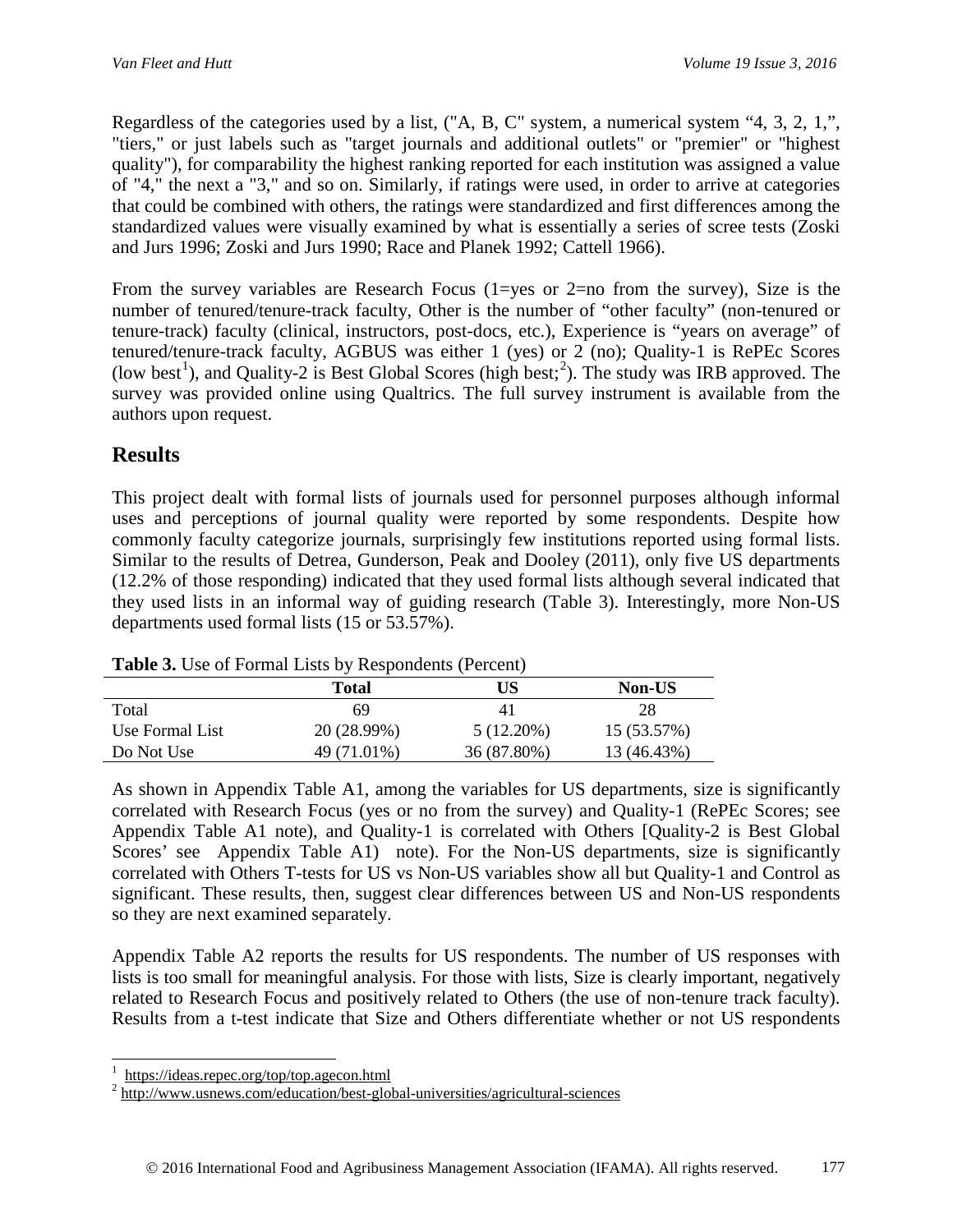indicated the presence or absence of a list. H1 is confirmed but H3 is not, and there is no clear pattern in regards to H2.

Appendix Table A3 reports the results for Non-US respondents. These results indicate that for departments with lists there is a significant correlation between Size and Others but for those without lists, Size is significantly negatively correlated with Quality-1. The t-tests found no significant relationships.

While there appears to be some support for H4, there are no data supporting either H5 or H6. Because small sample sizes for some of these groupings led to mixed statistical significance to investigate further and to specifically address H7, a probit analysis was conducted.

Two probit analyses were conducted to investigate factors that influence the decision to adopt lists. The first focuses on the whole sample and the second focuses solely on those that actually have a journal list implemented. The following model specification was used (*i* denotes the *i*th department):

Prob(L*i*)=f(USA*i*, PUBLIC*i*, RESEARCH*i*, SIZE*i*, OTHERS*i*, EXPERIENCE*i*, AGBUS*i*) Where L is a dummy variable denoting whether the department has a list;

USA is a dummy variable denoting whether the department was in the US;

PUBLIC is a dummy variable denoting whether the institution is public;

RESEARCH is a dummy variable denoting whether the institution has a research focus;

SIZE is the number of tenured/tenure-track faculty;

OTHERS is the number of non-tenured/tenure-track faculty;

EXPERIENCE is the average number of years since receipt of degree of the faculty; and

AGBUS is a dummy variable denoting whether the institution has a separate agribusiness program.

Results are displayed in Table 4. The Adopts column shows the results for the total sample while the Uses column shows the results only for departments that actually already use a journal list. The results support H2 and suggest that Non-US institutions are more likely to have lists than are US institutions.

|                   | <b>Dependent Variable</b> |         |             |         |  |  |  |  |  |  |
|-------------------|---------------------------|---------|-------------|---------|--|--|--|--|--|--|
| Variable          | <b>Adopts</b>             |         | <b>Uses</b> |         |  |  |  |  |  |  |
| Intercept         | 1.528                     | (1.156) | 1.000       | (1.581) |  |  |  |  |  |  |
| <b>USA</b>        | $-1.297***$               | (0.494) | $-1.203$    | (0.841) |  |  |  |  |  |  |
| <b>PUBLIC</b>     | $-0.420$                  | (0.556) | $-0.948$    | (0.799) |  |  |  |  |  |  |
| <b>RESEARCH</b>   | $-0.424$                  | (0.808) | $-1.449$    | (0.946) |  |  |  |  |  |  |
| <b>SIZE</b>       | $-0.089$                  | (0.133) | 0.073       | (0.203) |  |  |  |  |  |  |
| <b>OTHERS</b>     | 0.022                     | (0.102) | $-0.059$    | (0.140) |  |  |  |  |  |  |
| <b>EXPERIENCE</b> | $-0.024$                  | (0.139) | 0.140       | (0.165) |  |  |  |  |  |  |
| <b>AGBUS</b>      | $-0.237$                  | (0.370) | $-0.313$    | (0.347) |  |  |  |  |  |  |
| LOG LIKELIHOOD    | $-32.0985***$             |         | $-16.829*$  |         |  |  |  |  |  |  |

**Table 4.** Determinants of the probability that a department adopts or uses a list (probit estimates)

**Note.** Standard errors in parenthesis

\* p≤.10; \*\* p≤.05; \*\*\* p≤.01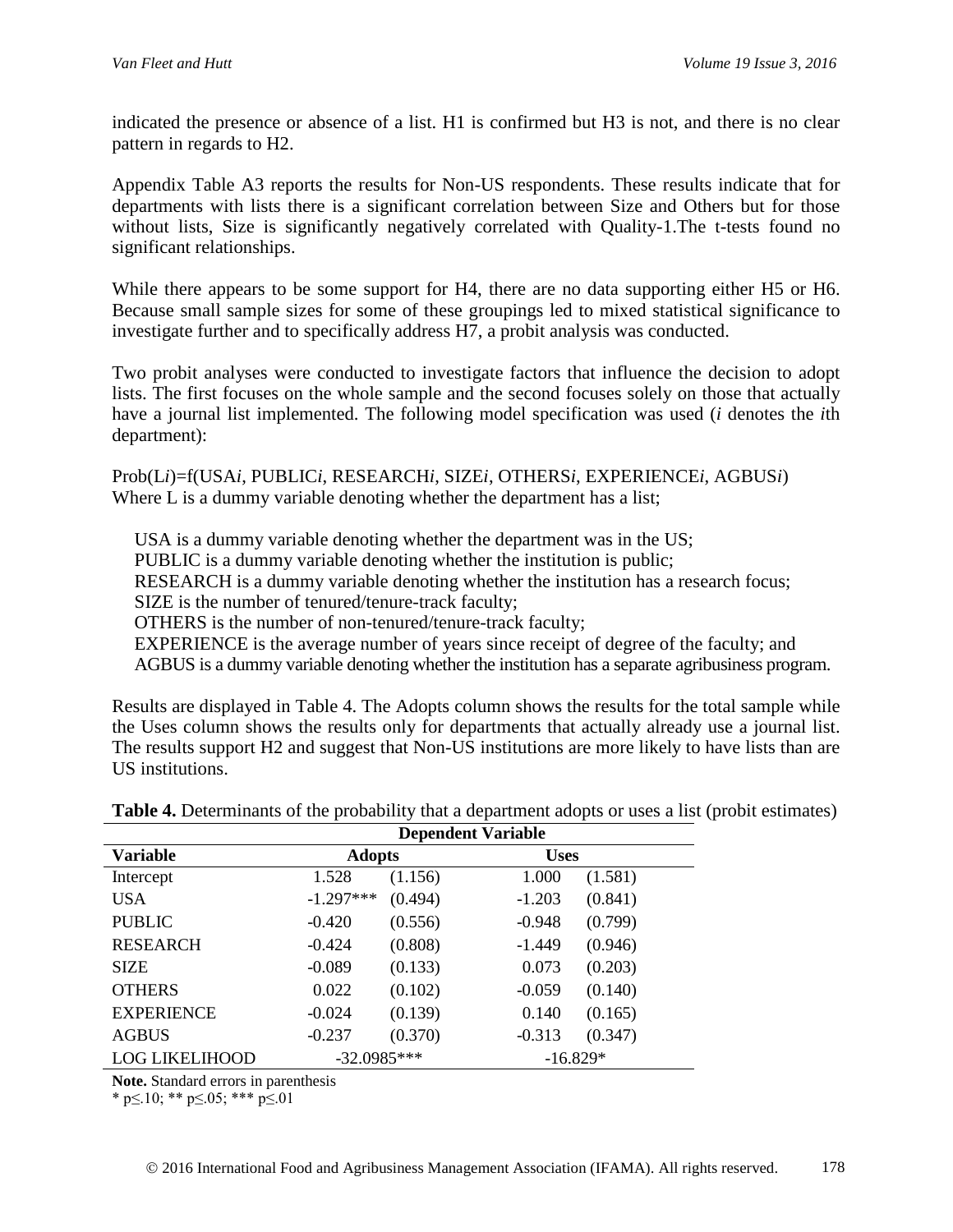### **Discussion**

Only one formal list was provided and it consisted of only ten journals. However, that respondent noted that "other high quality journals important to the discipline and/or an individual faculty member's specific research program will also be considered and are encouraged."

Among those who did not use lists, different views were expressed. One respondent noted, "We know the recognized journals in our field and in general. A promotion candidate would be evaluated on the overall quality and quantity of publications, teaching achievement, and extramural funding." Another indicated that they had "no formal or informal list. However, we look at publication numbers in 'tier 1' journals, each person defining 'tier 1' in their own way. We are all economists/ag economists from 4 Ph.D. institutions, and a consensus is not difficult to reach." A third simply said "We have used lists only informally." Another referring to a list used informally said "The list is not used in any formal way, but is used informally to make judgments about journal quality in promotion and tenure cases. The list was first assembled more than 10 years ago – and there is considerable dissatisfaction with it. There is a widespread view that it is in serious need of updating – but no one really relishes the prospect of that kind of undertaking, fearing that it would be plagued by individuals' strategizing to make their own portfolios look as strong as possible."

More meaningfully to our study, one respondent noted that existing lists are either economics lists with few or no agricultural economics journals or, even more to the point, agricultural economics lists with no agribusiness journals in them. With that in mind, then, the lists, articles with lists, and websites with lists that were provided by eight respondents whose departments used them only informally were examined. Those lists identified 335 journals, many of which had broad, inter-or multidisciplinary scopes or specifically mention and emphasize marketing, business, entrepreneurship, consumers, organizational structure or management or strategy, labor, or other business-related terms with no specific reference to agribusiness or agricultural economics. That set was reduced by selecting only those journals appearing on two or more lists and that were relevant to agribusiness or agricultural economics in terms of their aims, scope, purpose, and other information. This then resulted in the set of thirty-four journals in Table 5 along with their Impact Factors.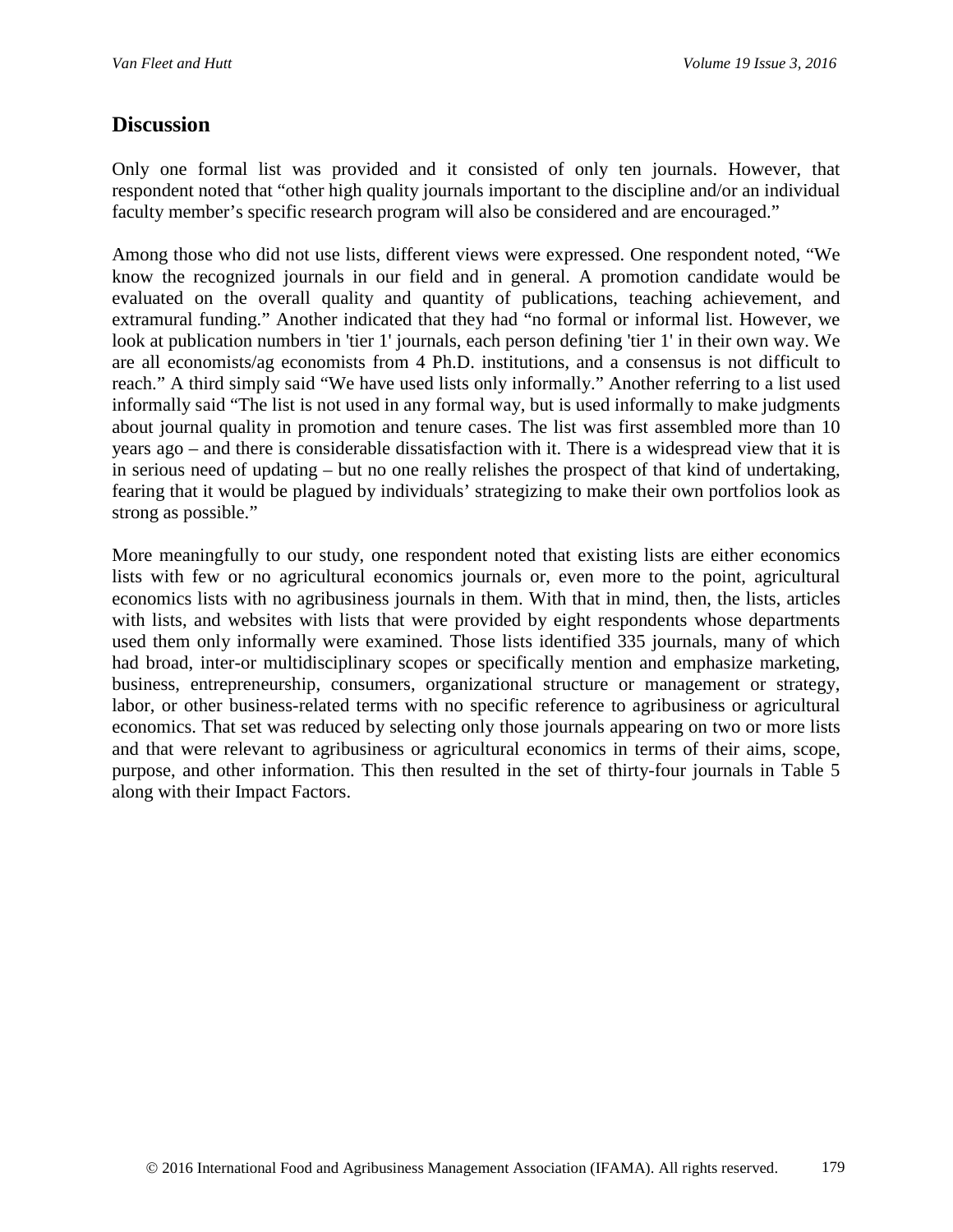#### **Table 5.** Agribusiness Journals

| <b>Journal</b>                                               | 5-Year Impact Factor <sup>a</sup> | Impact Factor <sup>b</sup> |
|--------------------------------------------------------------|-----------------------------------|----------------------------|
| Food Policy                                                  | 2.949                             | 3.092                      |
| <b>Agriculture and Human Values</b>                          | 2.534                             | 0.579                      |
| J Agricultural Economics                                     | 2.037                             | 6.685                      |
| European Review of Agricultural Economics                    | 1.828                             | 4.229                      |
| American J Agricultural Economics                            | 1.828                             | 4.628                      |
| Renewable Agriculture and Food Systems                       | 1.734                             | NA                         |
| <b>British Food Journal</b>                                  | 1.208                             | NA                         |
| Canadian J Agricultural Economics                            | 1.113                             | 1.532                      |
| <b>Agricultural Economics</b>                                | 1.701                             | 6.781                      |
| <b>Review Agricultural Economics</b>                         | NA                                | NA                         |
| J of Agricultural and Resource Economics                     | 0.868                             | 5.285                      |
| Agribusiness: An International Journal                       | 0.949                             | 2.288                      |
| Outlook On Agriculture                                       | 0.581                             | NA                         |
| International Food and Agribusiness Management Review        | 0.647                             | 1.094                      |
| Agrekon: Quarterly J on Agricultural Economics               | 0.311                             | 0.872                      |
| Australian J Agricultural and Resource Economics             | 1.516                             | 4.676                      |
| J of Agricultural and Food Industrial Organization           | NA                                | 3.109                      |
| African J of Agricultural and Resource Economics             | <b>NA</b>                         | 2.165                      |
| <b>Agricultural Economics Review</b>                         | NA                                | 1.162                      |
| J of Agribusiness                                            | <b>NA</b>                         | 1.003                      |
| International J of Agricultural Res., Governance and Ecology | NA                                | 0.693                      |
| J of International Agricultural Trade and Development        | NA                                | 0.541                      |
| Indian J of Agricultural Economics                           | NA                                | 0.249                      |
| Quarterly J of International Agriculture                     | NA                                | <b>NA</b>                  |
| International Journal of Food and Agricultural Economics     | NA                                | <b>NA</b>                  |
| Agricultural and Resource Economics Review                   | NA                                | 2.820                      |
| Food Economics (formerly Acta Agri Scandinavica – Sec C)     | <b>NA</b>                         | <b>NA</b>                  |
| International Agricultural Economics and Management          | <b>NA</b>                         | NA                         |
| J Agrarian Change                                            | NA                                | NA                         |
| J Agricultural and Food Economics                            | NA                                | NA                         |
| J Agricultural Economics and Rural Sociology                 | <b>NA</b>                         | <b>NA</b>                  |
| J of Agricultural Education and Extension                    | NA                                | <b>NA</b>                  |
| J of Agricultural History and Rural Sociology                | <b>NA</b>                         | NA                         |
| Yearbook of the Austrian Society for Agricultural Economics  | NA                                | NA                         |

**Note.** na = not available

a = 5-year Impact Factor from Journal Citation Reports. (accessed 8/22/2016).

b = Impact Factors from IDEAS/RePEc Simple Impact Factors for Journals.

[ideas.repec.org/top/top.journals.simple.html#top.](https://ideas.repec.org/top/top.journals.simple.html#top) Accessed 8/22/2016.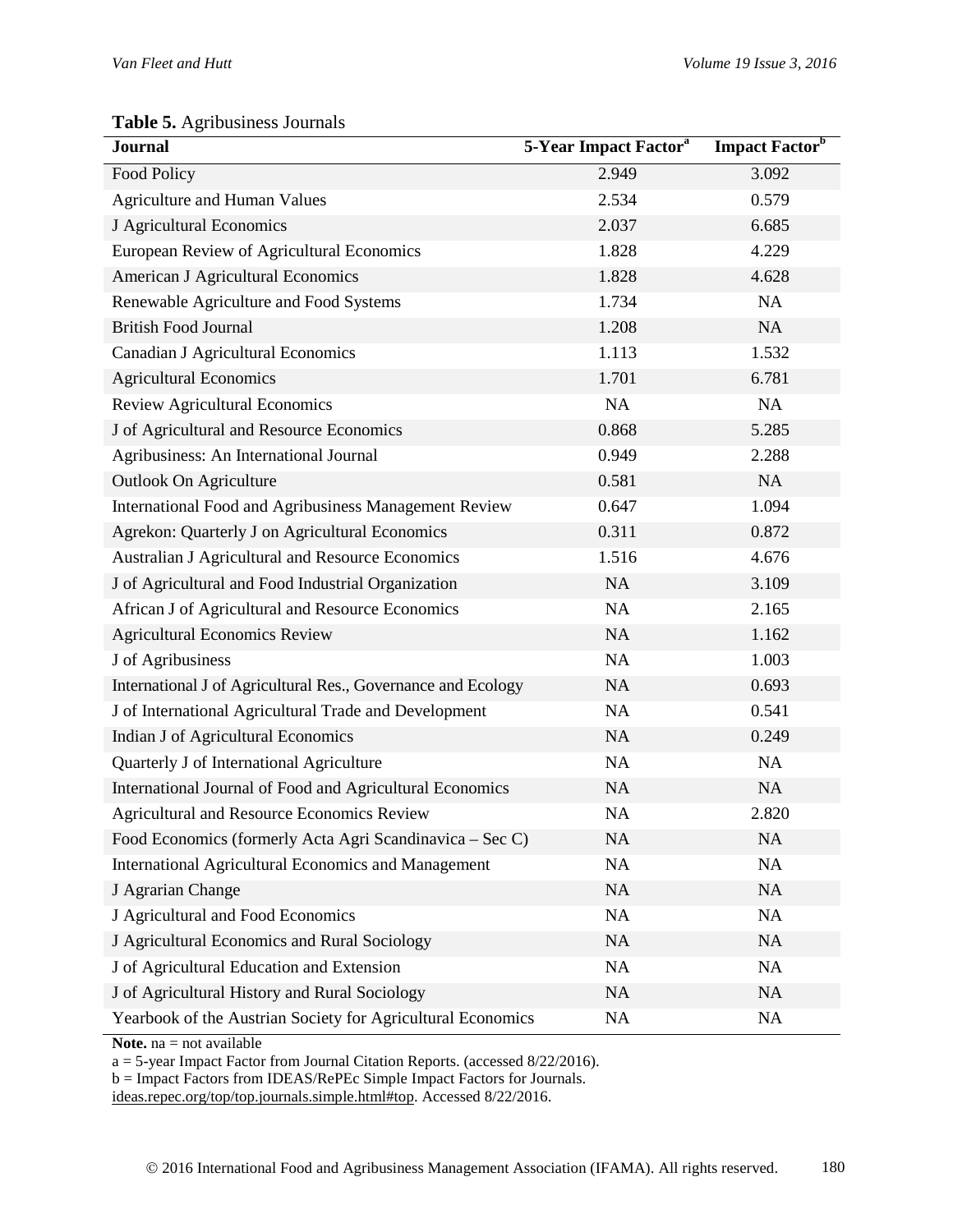It should be noted that the journal quality measures merely enable one to assess the perceived quality of the average article that appears in a given journal. For example, the average article that appears in the *American Journal of Agricultural Economics* (AJAE) is perceived as higher in quality than the average article that appears in, say, the *International Food and Agribusiness Review* (IFAMR). However, that does not mean that any particular article in the AJAE is "better" than any particular article in IFAMR, and it certainly does not mean that every article in AJAE is better than every article in IFAMR. The salient point is that this approach does not in any way preclude a more micro analysis of the quality or impact of an individual article. Further, as Johnson and Podsakoff (1995) demonstrate and a perusal of relevant articles in the *American Journal of Agricultural Economics* suggests, journal reputations change over time. Hence, any such "rankings" need to be periodically updated. Rankings also need to be kept current to reflect the current state of higher education as mission statements change and new initiatives, such as multi-disciplinary research, are pursued. The presence of multi-disciplinary departments, for example, might provide an agribusiness faculty member with opportunities to collaborate on research projects. The dilemma? The resulting publication may appear in a "quality" journal that has yet to be added to the agribusiness list. As a result of another trend, the increased use of nontenure track faculty, research-active faculty members may find themselves short of colleaguecollaborators. When faculty members with similar research interests or with similar motivations to conduct research are not in close proximity, the notion of serendipity in developing research and publication ideas can be reduced considerably.

Faculty salaries depend perhaps to a great extent on publication records and how those records are evaluated (Detre, Gunderson, Peake, & Dooley 2011; Hilmer & Hilmer 2005). Involving those being evaluated in the development of standards for evaluation is advocated by scholars in the field of performance appraisal (Campbell, Campbell, and Chia 1998; Daley 1993). But as noted earlier involvement may lead to agency problems (Gomez-Mejia and Balkin 1992). The solution, of course, would be to agree upon an objective metric, but attaining such an agreement might also involve agency problems. Nevertheless, continually examining individual contributions and the outlets in which those appear is necessary to assure fairness and equity in evaluations. That process will help establish a metric that can be agreed upon and more clearly define the field of agribusiness (Ng & Siebert 2009; Harling 1995).

### **Summary**

Few departments have formal rankings of journals. Only 12% of responding institutions in the US had formal lists but 54% of Non-US did. This suggests that the formal use of journal lists is not as common as might be thought based on the number of published journal rankings. Apparently the costs generally outweigh the benefits of having a formal list. Based on our results, a tremendous amount of variation exists among such lists.

What seems to be needed is an objective measure of journal quality and/or influence independent of any particular faculty. One such measure, citation analysis, is frequently used (Blackburn and Mitchell 1981; Garfield 1972). Most of the strengths and weaknesses (Todorov and Glanzel 1988) of citation analysis are from its use in macro-analytic frameworks rather than more micro uses. Despite criticisms (MacRoberts and MacRoberts 1996), efforts to improve it have been made (Trenchard 1992; Garfield and Welljams-Dorof 1992; Liu 1993). Thus citation analysis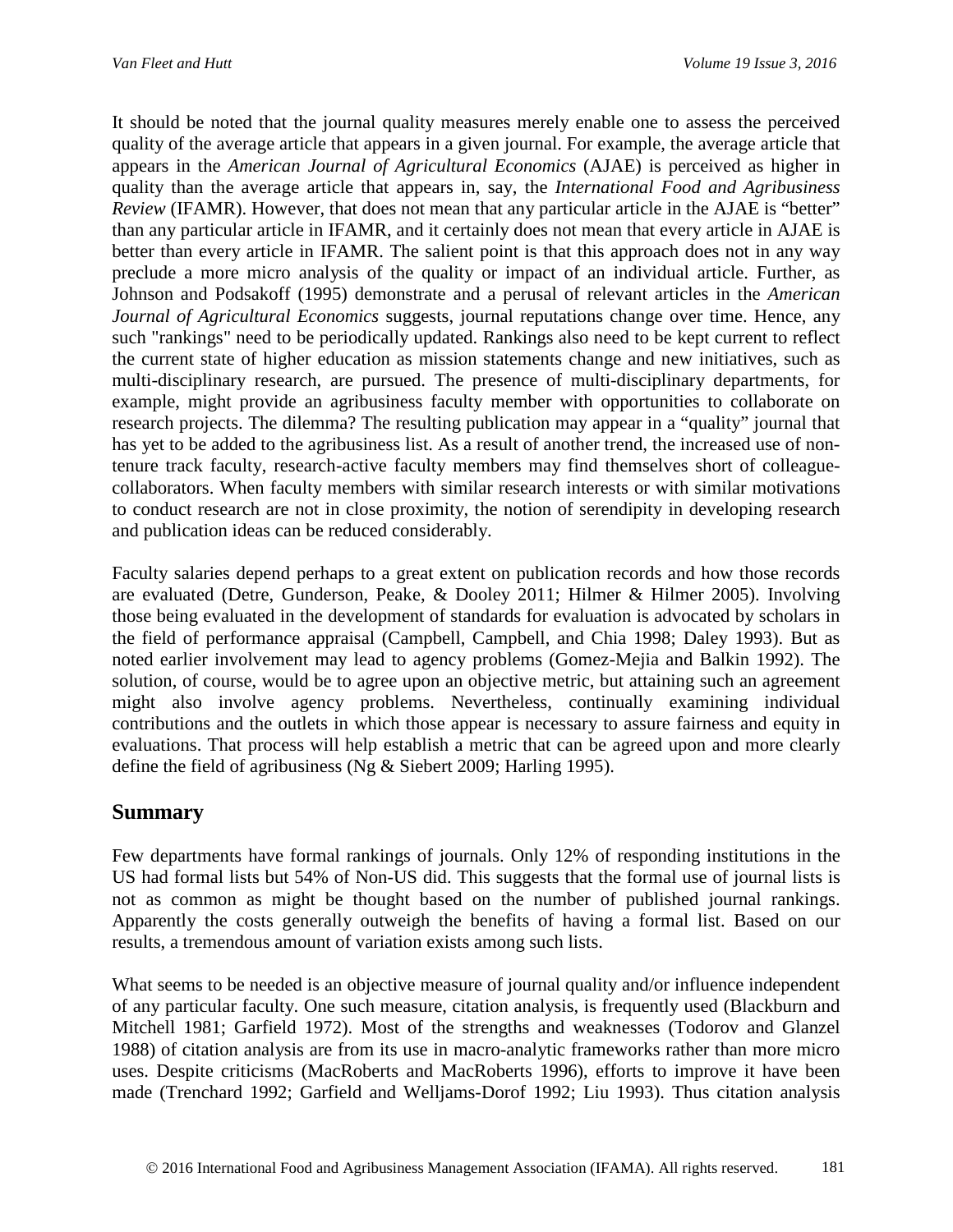seems to be the basis for a measure that would be easy to keep up-to-date and acceptable to scholars in the field (Garfield 1996 and 1972; Tahai and Meyer 1999).

Measuring the quality and influence of journals in general and of an individual article in particular are essential to academic careers. Journal rankings could be useful tools if derived without political influence. Such rankings can reduce uncertainty regarding research quality and provide explicit targets to researchers. However, rankings also have problems. Rankings developed at any one institution could reduce career mobility and impede career development since journals rated high at one institution may not be similarly rated at another. The results presented here indicate considerable variability. Rather than inferring micro quality from macro quality, faculties should be willing to evaluate the quality and influence of individual articles rather than relying solely on its outlet. This suggests the need for a more objective ranking of journals, depending less upon local opinions and more on the impact or contribution to the field.

## **Acknowledgements**

Thanks to Dr. Carola Grebitus for assisting in data collection and analysis and to Drs. Mark Manfredo, Ella W. Van Fleet, and Donald Siegel for comments on earlier drafts.

## **References**

- Adler, N. J., and A-W. Harzing, 2009. When Knowledge Wins: Transcending the Sense and Nonsense of Academic Rankings. *Academy of Management Learning and Education* 8(1):72–95.
- Axarloglou, K., and V. Theoharakis. 2003. Diversity in economics: An analysis of journal quality perceptions. *Journal of the European Economic Association* 1(6): 1402–1423. doi: 10.1162/154247603322752584.
- Barrett, C. B., A. Olia and D. Bailey. 2000. Subdiscipline-specific journal rankings: Whither applied economics? *Applied Economics* 32(2): 239–252.
- Barringer, M. W., and G. T Milkovich. 1998. A Theoretical Exploration of the Adoption and Design of Flexible Benefit Plans: A Case of Human Resource Innovation. *Academy of Management Review* 23(2):305–324.
- Baumgartner, H., and R. Pieters. 2003. The structural influence of marketing journals: A citation analysis of the discipline and its sub-areas over time. *Journal of Marketing* 67(2):123– 129.
- Beilock, R. P., L. C. Polopolus, and M. Correal. 1986. Ranking of Agricultural Economics Departments by Citations. *American Journal of Agricultural Economics* 68(3):595–604.
- Beilock, R., and Polopolus, L. 1988. Ranking of Agricultural Economics Departments: Influence of Regional Journals, Joint Authorship, and Self-Citations. *American Journal of Agricultural Economics* 70(2):403–409.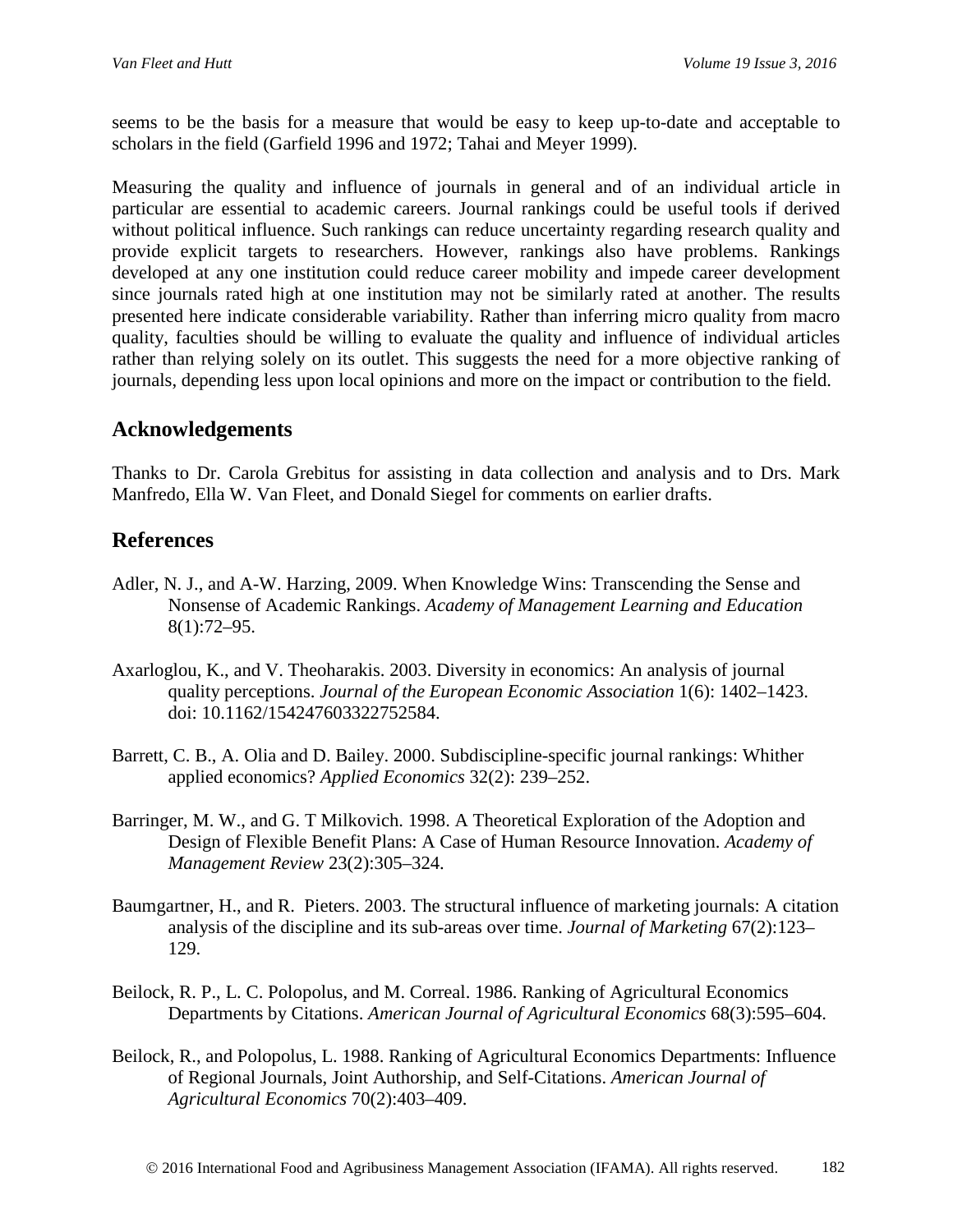- Blackburn, R. S., and M. Mitchell. 1981. Citation analysis in the organizational sciences. *Journal of Applied Psychology* 66(3): 337–342.
- Burton, M., and Phimister, E. 1996. The ranking of agricultural economics journals. *Journal of Agricultural Economics* 47:109–114. doi:10.1111/j.1477-9552.1996.tb00675.x.
- Cahn, E. S., and V. Glass. 2016. The Effect of Age and Size on Reputation of Business Ethics Journals. *Business & Society* doi: 10.1177/0007650316635604.
- Campbell, D. J., K. M. Campbell, and H. Chia.1998. Merit pay, performance appraisal, and individual motivation: An analysis and alternative. *Human Resource Management* 37(2): 131–146.
- Cattell, R. B. 1966. The scree test for the number of factors. *Multivariate Behavioral Research* 1 (2):245–276.
- Connor, L. J. 1996. Undergraduate Teaching of Management in Agricultural Economics Departments. *American Journal of Agricultural Economics* 78(5): 1238–1241.
- Detre, J. D., M. A. Gunderson, W.O. Peake, and F. J. Dooley. 2011. Academic Perspectives on Agribusiness: An International Survey. *International Food and Agribusiness Management Review* 14 (5):141–165.
- Elbeck, M., and A. Baruca. 2015. A Journal Neutral Ratio for Marketing Faculty Scholarship. *Marketing Education Review* 25(3):193–204.
- Enomoto, C. E., and S. N. Ghosh. 1993. A stratified approach to the ranking of economics journals. *Studies in Economic Analysis* 14(2):74–92.
- Ferris, G. R., T. A. Judge, K. M. Rowland, and D. E. Fitzgibbons.1994. Subordinate influence and the performance evaluation process: Test of a model. *Organizational Behavior and Human Decision Processes* 58(1):101–135.
- Garfield, E. 1972. Citation Analysis as a Tool in Journal Evaluation. *Science* 178(4060: 471-479.
- Garfield, E. 1996. How can impact factors be improved? *British Medical Journal* 313(7054): 411–413.
- Garfield, E. 1998. Long-term vs. Short-term journal impact: Does it matter? *The Physiologist* 41: 113–115.
- Garfield, E., and A. Welljams-Dorof. 1992. Citation data: Their use as quantitative indicators for science and technology evaluation and policy making. *Science and Public Policy* 19: 321–327.
- Gomez-Mejia, L.R., and D.B. Balkin 1992. Determinants of faculty pay: An agency theory perspective. *Academy of Management Journal* 35(5):921–955.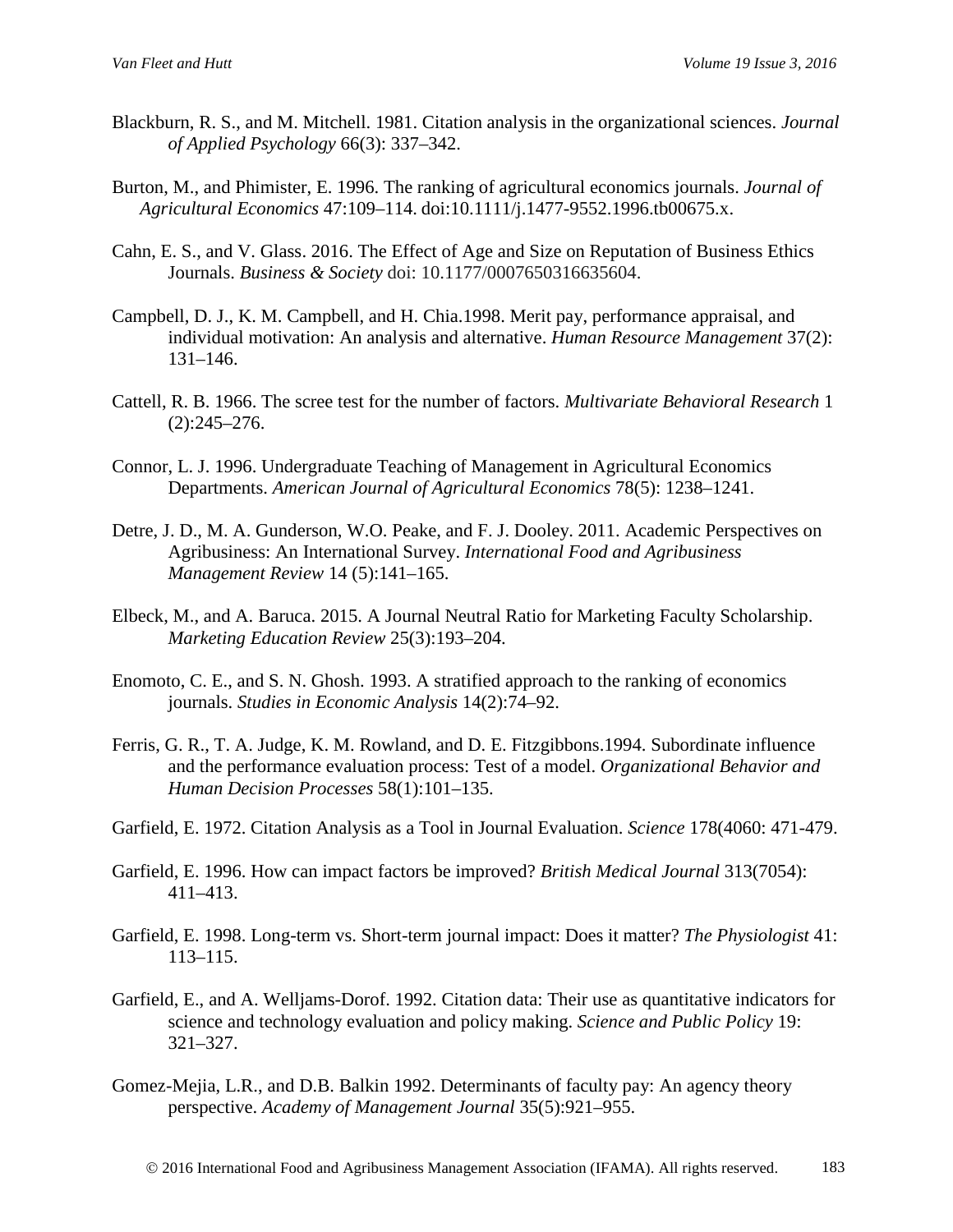- Harling, K. F. 1995. Differing Perspectives on Agribusiness Management. *Agribusiness: An International Journal* 11(6):501–511.
- Herrmann, R., E. Berg, S. Dabbert, S. Pöchtrager, and K. Salhofer. 2011. Going Beyond Impact Factors: A Survey-based Journal Ranking by Agricultural Economists. *Journal of Agricultural Economics* 62(3):710–732.
- Hilmer, C. E., and M. J. Hilmer. 2005. How Do Journal Quality, Co-Authorship, and Author Order Affect Agricultural Economists' Salaries? *American Journal of Agricultural Economics* 87(2): 509–523.
- Hilmer, C. E., and M. J. Hilmer. 2007. On the Relationship between the Student-Advisor Match and Early Career Research Productivity for Agricultural and Resource Economics PhD's *American Journal of Agricultural Economics* 89(1):162–175.
- Huettner, D. A., and W. Clark. 1997. Comparative research productivity measures for economics departments. *Journal of Economic Education* 28(3):272–278.
- Jackson, S. E., R. S. Schuler, and J. C. Rivero. 1989. Organizational characteristics as predictors of personnel practices. *Personnel Psychology* 42(4): 727–786. doi:10.1023/A:101223822 4409.
- Johnson, J.L., and P. M. Podsakoff. 1994. Journal Influence in the Field of Management: An Analysis Using Salancik's Index in a Dependency Network. *Academy of Management Journal* 37(5): 1392–1407.
- Kalaitzidakis, P., Mamuneas, T. P., and Stengos, T. 2003. Rankings of academic journals and institutions in economics. *Journal of the European Economic Association* 1(6): 1346–1366.
- Kinnucan, H. W. and Traxler, G. 1994. Ranking Agricultural Economics Departments by AJAE Page Counts: A Reappraisal. *Agricultural and Resource Economics Review* 23 (2):194– 199.
- Laband, D. and Piette, M. 1994. The relative impacts of economics journals: 1970–1990. *Journal of Economic Literature* 32(2):640–666.
- Latham, G. P., and K. N. Wexley. 1981. *Increasing productivity through performance appraisal*. Reading, MA: Addison-Wesley Publishing Company.
- Liu, M. 1993. Progress in documentation of the complexities of citation practices: A review of citation studies. *Journal of Documentation* 49(4): 370–408.
- London, M., and J. W. Smither. 1999. Empowered self-development and continuous learning. *Human Resource Management* 38(1):3–15.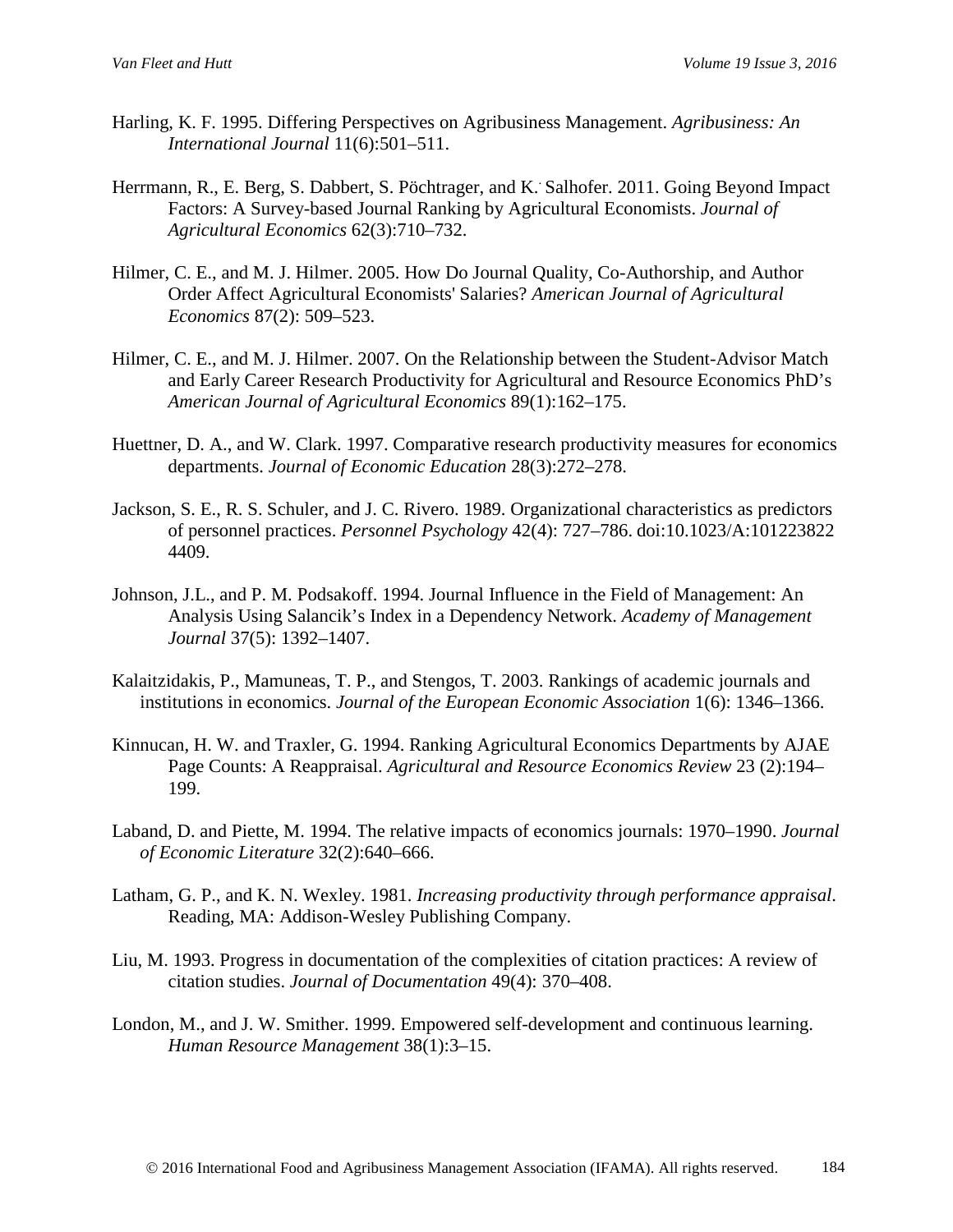- Long, W. S., E. J. Long, and G. H. Dobbins. 1998. Correlates of satisfaction with a peer evaluation system: Investigation of performance levels and individual differences. *Journal of Business and Psychology* 12(3): 299–312.
- Longenecker, C. O., and N. Nykodym. 1996. Public sector performance appraisal effectiveness: A case study. *Public Personnel Management* 25(2): 151–164.
- MacRoberts, M. H., and B. R. MacRoberts, 1996. Problems of citation analysis. *Scientometrics* 36(3): 435–444.
- Maurer, T. J, and B. A. Tarulli. 1996. Acceptance of peer/upward performance appraisal systems: Role of work context factors and beliefs about managers' development capability. *Human Resource Management* 35(2):217–241.
- Mingers, J. and A.-W. Harzing, 2007. Ranking journals in business and management: A statistical analysis of the Harzing data set. *European Journal of Information Systems* 16: 303–316.
- Miranowski, J. A. 2002. An Integrated Perspective on Ph.D. Programs in the Economics Department. *American Journal of Agricultural Economics* 84 (3):860–862.
- Ng, D., and J. Siebert. 2009. Toward Better Defining the Field of Agribusiness Management. *International Food and Agribusiness Management Review* 12(4):123–142.
- Palacios-Huerta, I., and O. Volij. 2004. The Measurement of Intellectual Influence. *Econometrica* 72(3): 963–977.
- Race, K. E. H., and T. W. Planek. 1992. Modified scree test: Further considerations on its application to Delphi study data. *Evaluation Review* 16(2):171–183.
- Ritzberger, K. 2008. A Ranking of Journals in Economics and Related Fields. *German Economic Review* 9(4): 402–430.
- Saladin, B. 1985. Operations management research: Where should we publish? *Operations Management Review* 3 (4): 3–9.
- Tahai, A., and M. J. Meyer. 1999. A Revealed Preference Study of Management Journals' Direct Influences. *Strategic Management Journal* 20(3):279–296.
- Todorov, R., and W. Glanzel. 1988. Journal Citation Measures: A Concise Review. *Journal of Information Science* 14(1): 47–56.
- Trenchard, P. M. 1992. Hierarchical Bibliometry: A new objective measure of individual scientific performance to replace publication counts and to complement citation measures. *Journal of Information Science* 18(1): 69–75.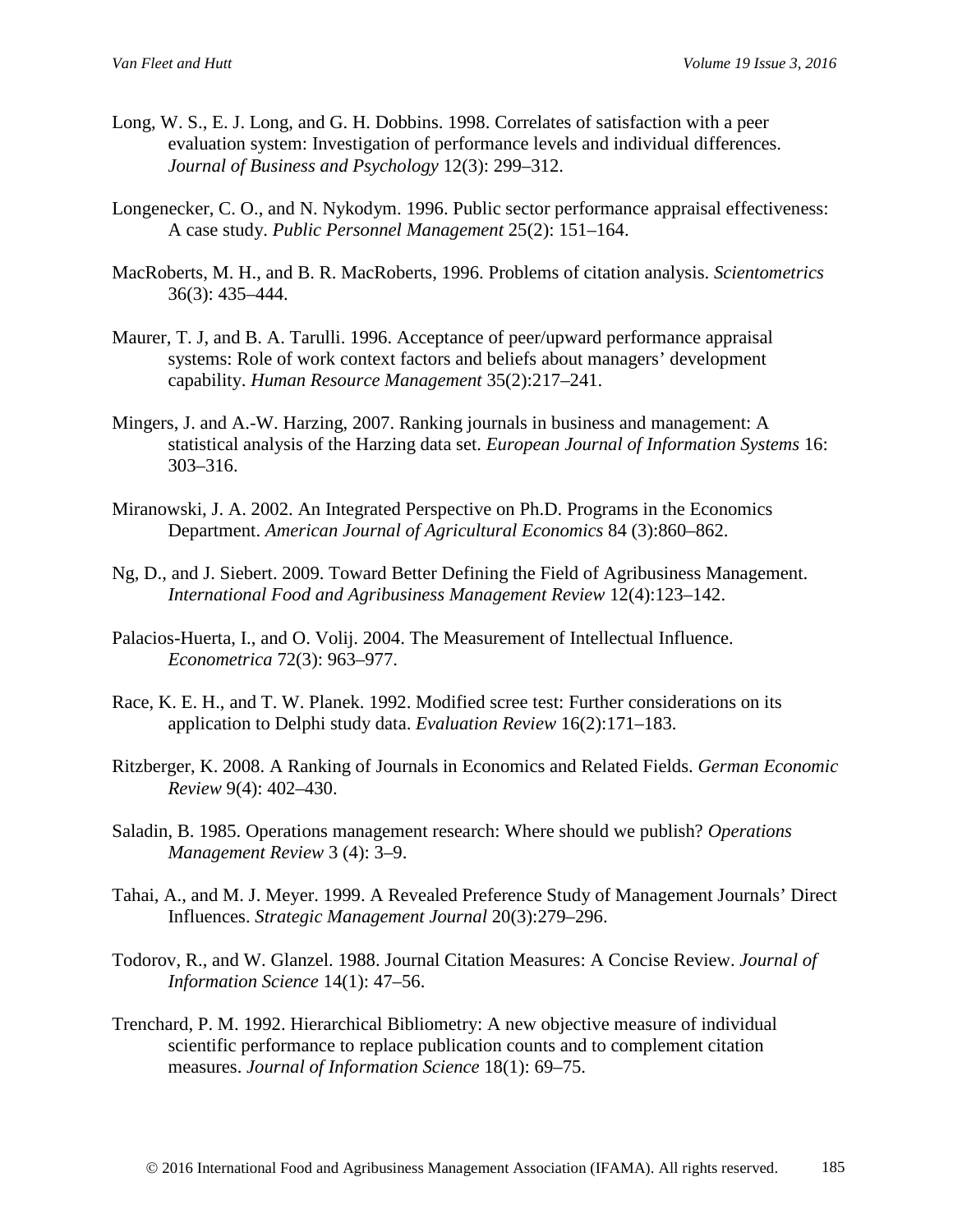- Van Fleet, D. D., A. McWilliams, and D. S. Siegel. 2000. A Theoretical and Empirical Analysis of Journal Rankings: The Case of Formal Lists. *Journal of Management* 26(5):839–861.
- Zapata, H. O. 2009. The intellectual impact of agricultural economists. *Journal of Agricultural and Applied Economics* 41(2):293–314.
- Zoski, K., and S. Jurs. 1990. Priority determination in surveys: An application of the screen test. *Evaluation Review* 14(2):214–219.
- Zoski, K., and S. Jurs. 1996. An objective counterpart to the visual scree test for factor analysis: The standard error Scree. *Educational and Psychological Measurement* 56(3):443–451.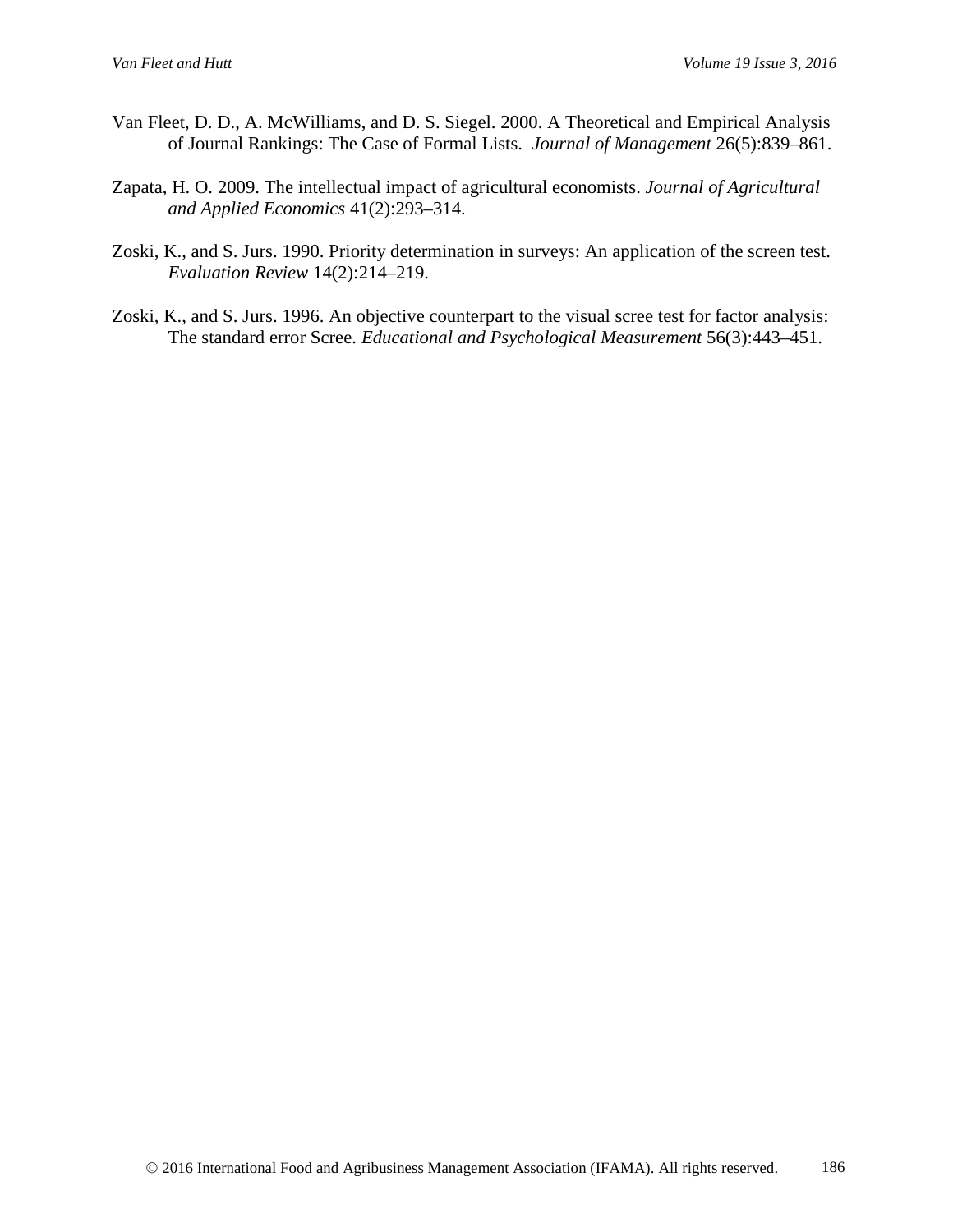## **Appendix**

Table A1. Descriptive statistics, correlations, and t-tests: US and Non-US (number of cases in correlation matrix)

| <b>US</b>                                                                                                                              |                                                                 |                                              |                  |                |                                              |                         |                |                         |                               |                           |                                        |
|----------------------------------------------------------------------------------------------------------------------------------------|-----------------------------------------------------------------|----------------------------------------------|------------------|----------------|----------------------------------------------|-------------------------|----------------|-------------------------|-------------------------------|---------------------------|----------------------------------------|
|                                                                                                                                        | <b>Variable</b>                                                 | <b>Mean</b>                                  | SD               | $\mathbf n$    | $\mathbf{1}$                                 | $\boldsymbol{2}$        | 3              | $\overline{\mathbf{4}}$ | 5                             | 6                         | 7                                      |
|                                                                                                                                        | 1 Size                                                          | 18.0122 6.1393                               |                  | 41             | 1.0000                                       | 0.1769<br>(41)          | 0.2413<br>(41) | $-0.3620*$<br>(24)      | (14)                          | (41)                      | $-0.1790 - 0.0694 - 0.5006***$<br>(41) |
|                                                                                                                                        | 2 Others                                                        | 7.4756                                       | 2.6825           | 41             |                                              | 1.0000                  | 0.0569<br>(41) | $-0.2574*$<br>(24)      | 0.1449<br>(14)                | 0.4640<br>(41)            | $-0.1022$<br>(41)                      |
|                                                                                                                                        | 3 Experience                                                    | 14.3048 3.1193                               |                  | 41             |                                              |                         | 1.0000         | $-0.2360$<br>(24)       | 0.4445<br>(14)                | 0.1028<br>(41)            | $-0.1227$<br>(41)                      |
|                                                                                                                                        | 4 Quality-1                                                     |                                              | 28.2100 16.7505  | -24            |                                              |                         |                | 1.0000                  | $-0.2589 - 0.2937$<br>(14)    | (24)                      | nm                                     |
|                                                                                                                                        | 5 Quality-2                                                     | 75.4428 10.2901                              |                  | -14            |                                              |                         |                |                         |                               | 1.0000 -0.0470<br>(14)    | 0.1054<br>(14)                         |
|                                                                                                                                        | 6 Control<br>87.8% public (1)<br>12.2% private $(2)$            | 1.0487                                       | 0.2154           | 41             |                                              |                         |                |                         |                               | 1.0000                    | $-0.0745$<br>(41)                      |
|                                                                                                                                        | 7 Research Focus<br>90.24% yes (1)<br>$9.75\%$ no $(2)$         | 1.0975                                       | 0.2967           | 41             |                                              |                         |                |                         |                               |                           | 1.0000                                 |
|                                                                                                                                        | Non-US                                                          |                                              |                  |                |                                              |                         |                |                         |                               |                           |                                        |
|                                                                                                                                        | <b>Variable</b>                                                 | Mean                                         | <b>SD</b>        | $\mathbf n$    | $\mathbf{1}$                                 | 2                       | 3              | $\overline{\mathbf{4}}$ | 5                             | 6                         | $\overline{7}$                         |
|                                                                                                                                        | 1 Size                                                          | 12.3571                                      | 7.2960           | 28             |                                              | 1.0000 0.4122**<br>(28) | 0.0599<br>(28) | $-0.7141$<br>(4)        | $-0.1031 - 0.2990$<br>(9)     | (28)                      | $\rm{nm}$                              |
|                                                                                                                                        | 2 Others                                                        | 12.5535                                      | 6.9715           | 28             |                                              | 1.0000                  | 0.1993<br>(28) | (4)                     | 0.5408 -0.1845 -0.2221<br>(9) | (28)                      | nm                                     |
|                                                                                                                                        | 3 Experience                                                    | 8.6964                                       | 8.8788           | 28             |                                              |                         | 1.0000         | 0.1251<br>(4)           | (9)                           | $0.1814 - 0.2494$<br>(28) | nm                                     |
|                                                                                                                                        | 4 Quality-1                                                     | 32.1875                                      | 7.5822           | $\overline{4}$ |                                              |                         |                | 1.0000                  | 1.0000<br>(9)                 | nm                        | nm                                     |
|                                                                                                                                        | 5 Quality-2                                                     | 68.2556                                      | 6.1077           | 9              |                                              |                         |                |                         | 1.0000                        | nm                        | nm                                     |
|                                                                                                                                        | $6$ Control<br>92.85% public (1)<br>7.14% private $(2)$         | 1.0714                                       | 0.2575           | 28             |                                              |                         |                |                         |                               | 1.0000                    | nm                                     |
|                                                                                                                                        | 7 Research Focus<br>100% yes (1)<br>0% no (2)                   | 1.0000                                       | 0.0000           | 28             |                                              |                         |                |                         |                               |                           | 1.0000                                 |
|                                                                                                                                        | $nm = not meaningful;$                                          |                                              |                  |                | * $p \le 0.10$ ; $p \le 0.05$ ; $p \le 0.01$ |                         |                |                         |                               |                           |                                        |
|                                                                                                                                        | t-tests Variable                                                | t                                            | <b>Variable</b>  |                |                                              | t                       |                | <b>Variable</b>         | t                             |                           |                                        |
|                                                                                                                                        | 1 Size                                                          | 3.4793***                                    | 2 Others         |                |                                              | 4.2384 ***              |                | 3 Experience            | 3.7318***                     |                           |                                        |
|                                                                                                                                        | 4 Quality-1                                                     | 0.4614                                       | 5 Quality-2      |                |                                              | 1.8836*                 |                |                         |                               |                           |                                        |
|                                                                                                                                        | 6 Control                                                       | 0.3969                                       | 7 Research Focus |                |                                              | 1.7348*                 |                |                         |                               |                           |                                        |
| Note.                                                                                                                                  | Size<br>$\text{Experience} = \text{Average years}$ since degree | $=$ Number of tenured/tenure-track faculty   |                  |                |                                              |                         |                |                         |                               |                           |                                        |
|                                                                                                                                        | Others                                                          | = Number of other (non-tenure track) faculty |                  |                |                                              |                         |                |                         |                               |                           |                                        |
|                                                                                                                                        | Quality-1                                                       |                                              |                  |                |                                              |                         |                |                         |                               |                           |                                        |
| = RePEc Scores (low best); https://ideas.repec.org/top/top.agecon.html<br>$=$ Best Global Scores (high best) <sup>3</sup><br>Quality-2 |                                                                 |                                              |                  |                |                                              |                         |                |                         |                               |                           |                                        |

<span id="page-16-0"></span> <sup>3</sup> http://www.usnews.com/education/best-global-universities/agricultural-sciences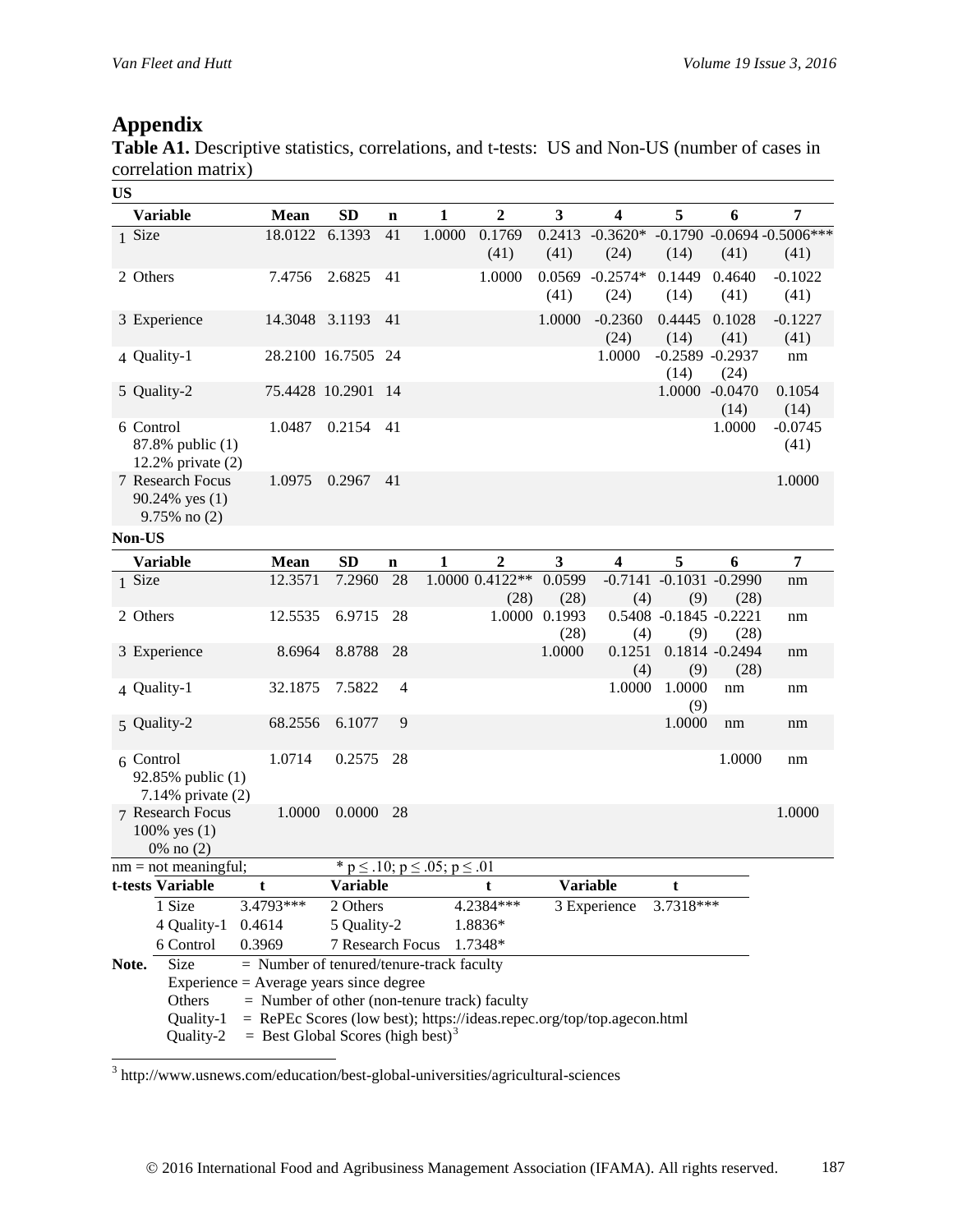| With |                                                                 |         |                                                                                                                                                                                                                                                       |                  |              |                  |                                              |                        |                         |        |                   |                   |
|------|-----------------------------------------------------------------|---------|-------------------------------------------------------------------------------------------------------------------------------------------------------------------------------------------------------------------------------------------------------|------------------|--------------|------------------|----------------------------------------------|------------------------|-------------------------|--------|-------------------|-------------------|
|      | <b>Variable</b>                                                 | Mean    | <b>SD</b>                                                                                                                                                                                                                                             | $\mathbf n$      | $\mathbf{1}$ | $\overline{2}$   | 3                                            |                        | $\overline{\mathbf{4}}$ | 5      | 6                 | 7                 |
|      | 1 Size                                                          | 13.4166 | 2.5601                                                                                                                                                                                                                                                | 5                | 1.0000       | 0.0000<br>(5)    | $-0.2308$<br>(5)                             |                        | $-1.0000***$<br>(2)     | nm     | nm                | $-0.1961$<br>(5)  |
|      | 2 Others                                                        | 5.4166  | 1.2113                                                                                                                                                                                                                                                | 5                |              | 1.0000           | 0.2193<br>(5)                                |                        | 1.0000***<br>(2)        | nm     | nm                | $-0.5590$<br>(5)  |
|      | 3 Experience                                                    | 14.0933 | 3.8852                                                                                                                                                                                                                                                | 5                |              |                  | 1.0000                                       |                        | $1.0000***$<br>(2)      | nm     | nm                | $0.6864*$<br>(5)  |
|      | 4 Quality-1                                                     | 25.8900 | 23.7400                                                                                                                                                                                                                                               | $\overline{c}$   |              |                  |                                              |                        | 1.0000                  | nm     | nm                | nm                |
|      | 5 Quality-2                                                     | na      | na                                                                                                                                                                                                                                                    | $\boldsymbol{0}$ |              |                  |                                              |                        |                         | 1.0000 | nm                | nm                |
|      | 6 Control<br>100% public $(1)$<br>$0\%$ private $(2)$           | 1.0000  | 0.0000                                                                                                                                                                                                                                                | 5                |              |                  |                                              |                        |                         |        | 1.0000            | nm                |
|      | 7 Research Focus<br>80% yes (1)<br>20% no (2)                   | 1.2000  | 0.40000                                                                                                                                                                                                                                               | 5                |              |                  |                                              |                        |                         |        |                   | 1.0000            |
|      | Without                                                         |         |                                                                                                                                                                                                                                                       |                  |              |                  |                                              |                        |                         |        |                   |                   |
|      | <b>Variable</b>                                                 | Mean    | SD                                                                                                                                                                                                                                                    | $\mathbf n$      | $\mathbf{1}$ | $\boldsymbol{2}$ | $\mathbf{3}$                                 | 4                      | 5                       |        | 6                 | 7                 |
|      | 1 Size                                                          | 18.2777 | 5.7049                                                                                                                                                                                                                                                | 36               |              |                  | 1.0000 0.1820 0.3278* -0.2391                |                        | $-0.1791$               |        | $-0.0865$         | $-0.5512***$      |
|      |                                                                 |         |                                                                                                                                                                                                                                                       |                  |              | (36)             | (36)                                         | (22)                   | (14)                    |        | (36)              | (36)              |
|      | 2 Others                                                        | 7.6111  | 2.8010                                                                                                                                                                                                                                                | 36               |              | 1.0000           | 0.0609                                       | $-0.3213$ $0.1449(14)$ |                         |        | $0.4704***$       | $-0.0504$         |
|      |                                                                 |         |                                                                                                                                                                                                                                                       |                  |              |                  | (36)                                         | (22)                   |                         |        | (36)              | (36)              |
|      | 3 Experience                                                    | 13.9444 | 3.0963                                                                                                                                                                                                                                                | 36               |              |                  |                                              | 1.0000 -0.3150<br>(22) | $0.4446*$<br>(14)       |        | 0.1286<br>(36)    | $-0.2988$<br>(36) |
|      | 4 Quality-1                                                     | 28.4209 | 15.9473                                                                                                                                                                                                                                               | 22               |              |                  |                                              | 1.0000                 | $-0.2589$<br>(14)       |        | $-0.0357$<br>(22) | nm                |
|      | 5 Quality-2                                                     | 75.4428 | 10.2901                                                                                                                                                                                                                                               | 14               |              |                  |                                              |                        | 1.0000                  |        | $-0.0470$<br>(14) | 0.1054<br>(14)    |
|      | 6 Control<br>94.44% public (1)<br>5.56% private (2)             | 1.0555  | 0.2290                                                                                                                                                                                                                                                | 36               |              |                  |                                              |                        |                         |        | 1.0000            | $-0.0731$<br>(36) |
|      | 7 Research Focus<br>91.67% yes (1)<br>8.33% no (2)              | 1.0833  | 0.2763                                                                                                                                                                                                                                                | 36               |              |                  |                                              |                        |                         |        |                   | 1.0000            |
|      | $na = not applicable;$                                          |         | $nm = not meaningful;$                                                                                                                                                                                                                                |                  |              |                  | * $p \le 0.10$ ; $p \le 0.05$ ; $p \le 0.01$ |                        |                         |        |                   |                   |
|      | t-tests Variable                                                | t       | <b>Variable</b>                                                                                                                                                                                                                                       |                  |              | t                |                                              | <b>Variable</b>        |                         | t      |                   |                   |
|      | 1 Size                                                          | 1.8633* | 2 Others                                                                                                                                                                                                                                              |                  |              | 1.7146*          |                                              | 3 Experience           |                         | 0.0979 |                   |                   |
|      | 4 Quality-1                                                     | 0.2092  | 5 Quality-2                                                                                                                                                                                                                                           |                  |              | nm               |                                              |                        |                         |        |                   |                   |
|      | 6 Control                                                       | 0.5360  | 7 Research Focus                                                                                                                                                                                                                                      |                  |              | 0.8391           |                                              |                        |                         |        |                   |                   |
|      | Size<br>Note.<br>Experience<br>Others<br>Quality-1<br>Quality-2 |         | $=$ Number of tenured/tenure-track faculty<br>$=$ Average years since degree<br>Number of other (non-tenure track) faculty<br>RePEc Scores (low best); https://ideas.repec.org/top/top.agecon.html<br>$=$ Best Global Scores (high best) <sup>4</sup> |                  |              |                  |                                              |                        |                         |        |                   |                   |

**Table A2.** Descriptive statistics, correlations, and t-tests: US departments with and without lists (number of cases in correlation matrix)

<span id="page-17-0"></span>4 http://www.usnews.com/education/best-global-universities/agricultural-sciences